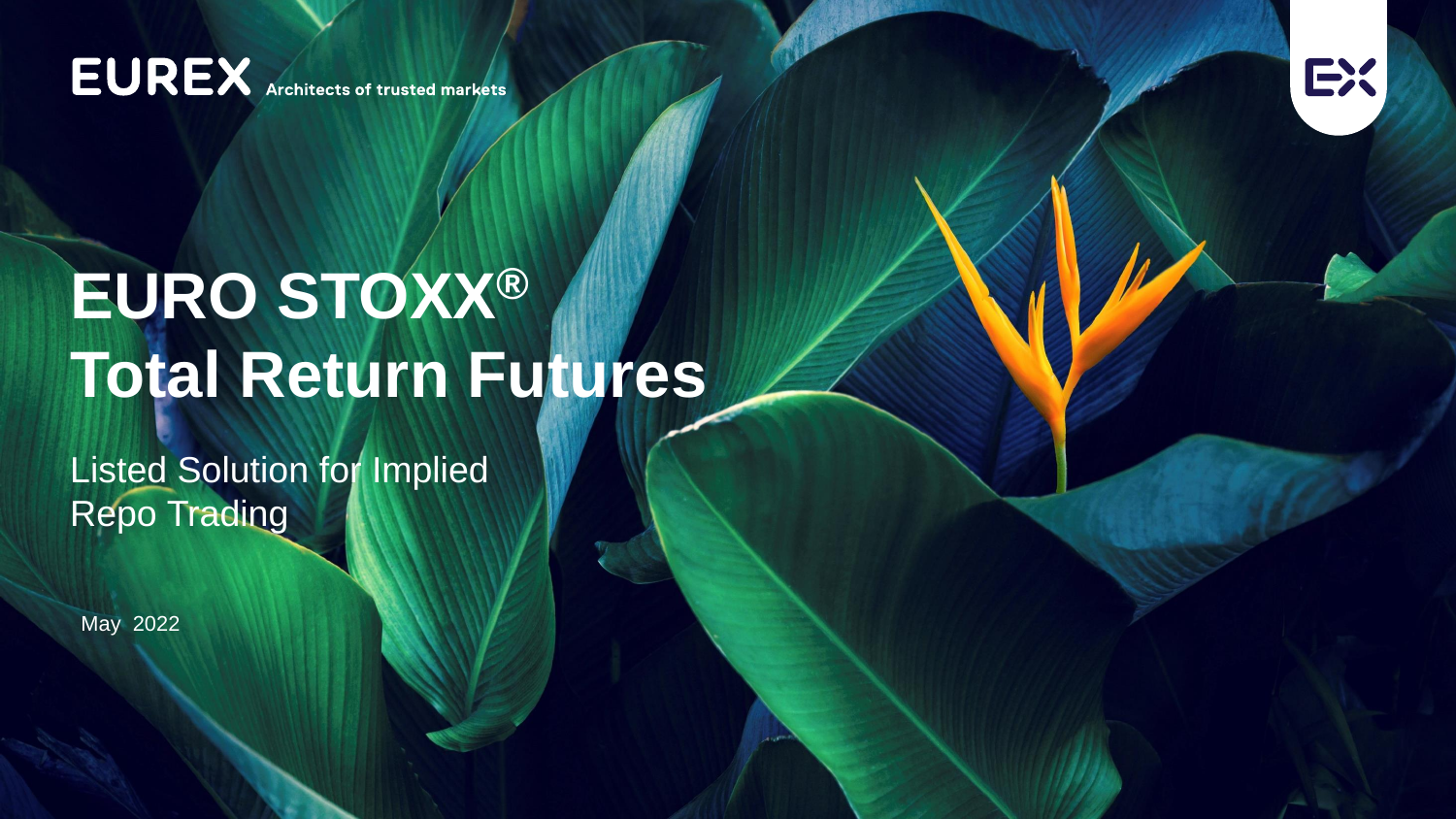## **Agenda**

- Challenges in the Current Market Environment **7** TRF Product Specifications
- EURO STOXX® Index TRF Product Suite **8** Margin Offsets
- EURO STOXX® 50 TRF Volumes since launch **9** Pricing
- EURO STOXX® 50 TRF Outstanding Notional **10** Contacts
- EURO STOXX® 50 TRF Spread Development **11** Appendix
- Product Structure
- 
- 
- 
- 
-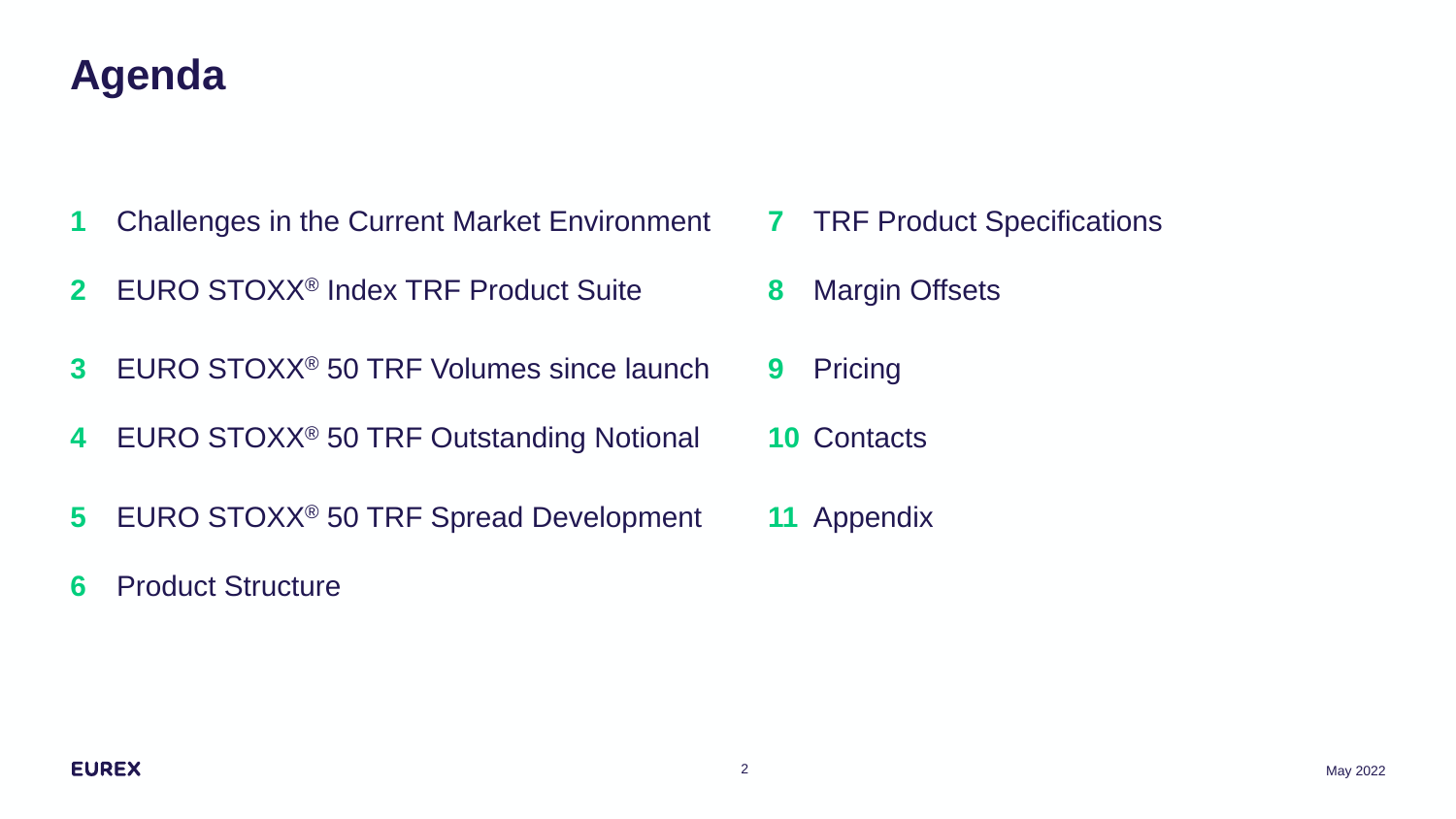## **Challenges in the Current Market Environment**

### **Uncleared Margin Rules**

UMRs drive the swaps market from **OTC to listed**  Buy-side clients are becoming more aware of **margin optimization** allowing for increased leverage and profits

### **Trading Fragmentation**

- Holding positions across **multiple exchanges** etc. implies **illiquid** markets and **higher costs** of trading
- Absence or insufficient use of **margin offsets**

### **Financing Risk During Dividend Season**

Stressed market conditions generate **uncertainty over dividend payments**

Due to **uncertainty over repo levels** and **large financing risks**, the quarterly future rolls are historically volatile

**Market Players Need…**

**Flexibility** of the OTC market with **operational exchange efficiency**

Ability to reduce **counterparty risk** and mitigate **capital, collateral** and **balance sheet pressures**

**Price transparency** and **anonymity of the trade**

Advantage of the **largest liquidity pool for TRFs**, Margin compression and increased synergies with Index Futures & TRFs on the same platform

An alternative for the regular price index future as **Delta One Beta replacement** with short term TRFs

An instrument with **less pricing sensitivity to dividends**  compared to price return futures

Attract new clients eager to invest in **repo as a new asset class**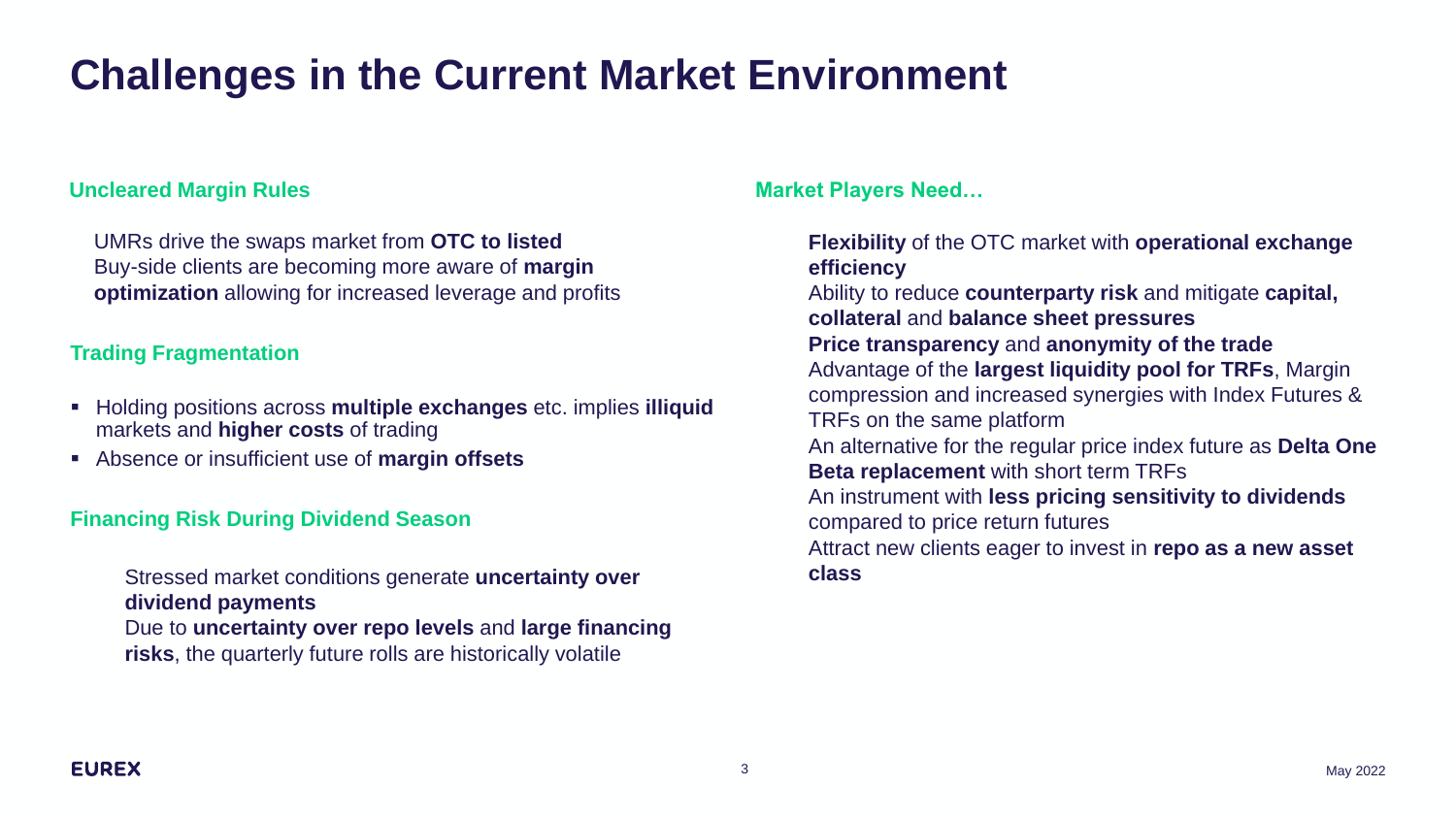## **EURO STOXX® TRF Product Suite**

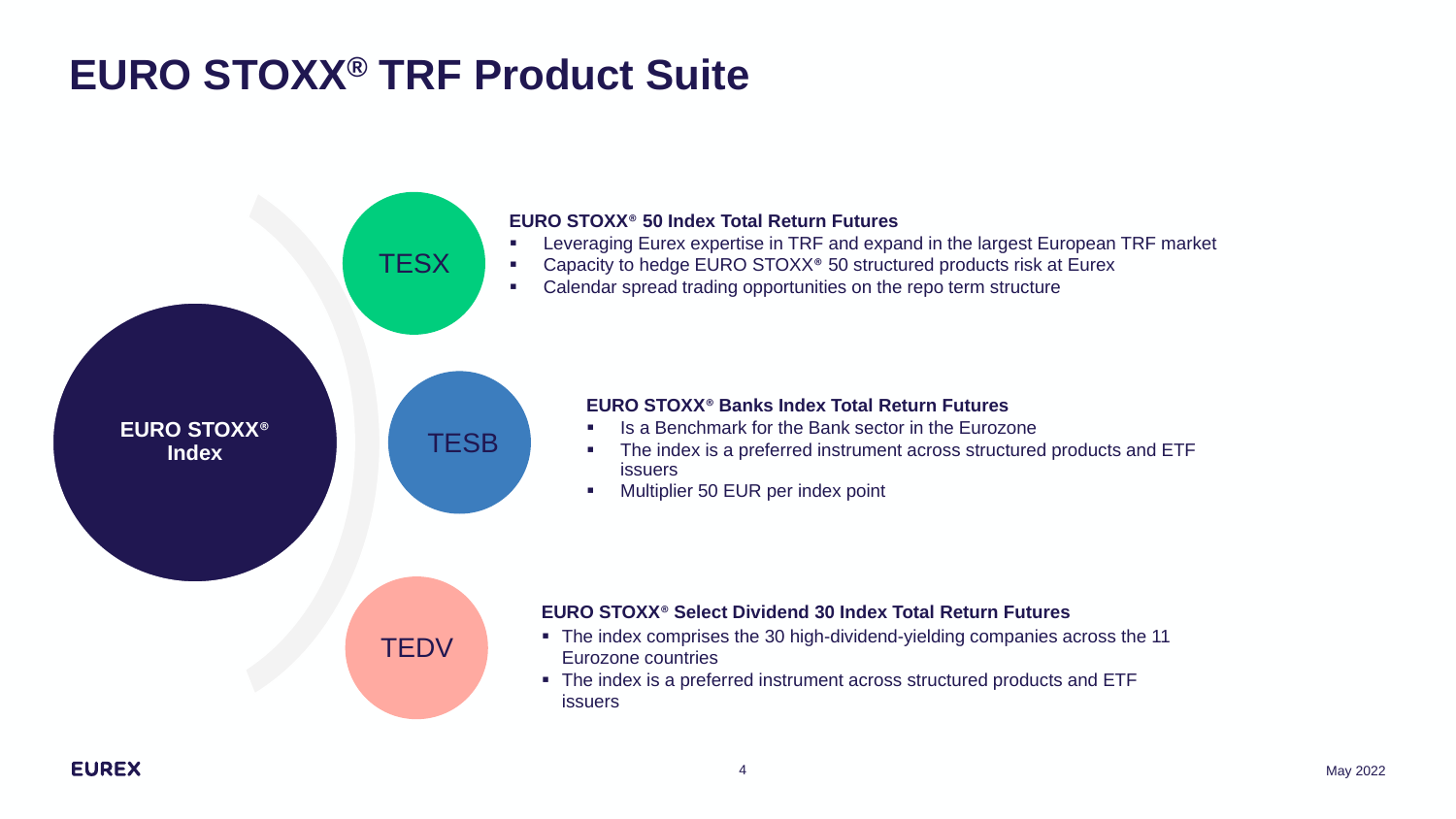## **EURO STOXX® 50 Total Return Futures**

Volumes since launch



| ∎Notional Traded Volume • |  | Notional Open Interest |  |
|---------------------------|--|------------------------|--|
|                           |  |                        |  |

| Year | <b>Contract</b> | <b>Volume</b><br>YoY | <b>Daily</b><br>Average | Order   | No. of<br><b>Book</b> |              | <b>Market Share</b><br><b>Trading Volume %</b> |                  |       | <b>Market Share</b><br><b>Clearing Volume %</b> |                  | <b>Open</b>     |
|------|-----------------|----------------------|-------------------------|---------|-----------------------|--------------|------------------------------------------------|------------------|-------|-------------------------------------------------|------------------|-----------------|
|      | <b>Volume</b>   | Change*              | Volume                  | Share % | <b>Trades</b>         | <b>Agent</b> | <b>MM</b>                                      | <b>Principal</b> | Agent | <b>MM</b>                                       | <b>Principal</b> | <b>Interest</b> |
| 2022 | 4,671,418       | 166.01%              | 44,490                  | 0%      | ,953                  | 70%          | 28%                                            | 2%               | 20%   | 36%                                             | 44%              | 949,704         |
| 2021 | 6,445,575       | 267%                 | 25,178                  | 0%      | 2,469                 | 70%          | 28%                                            | 2%               | 16%   | 40%                                             | 44%              | 1,526,916       |
| 2020 | 9,884,445       | 169.45%              | 38,763                  | 0%      | 2,866                 | 64%          | 33%                                            | 3%               | 16%   | 47%                                             | 37%              | 1,470,026       |
| 2019 | 3,668,361       | 115%                 | 14,499                  | 0%      | ,476                  | 60%          | 34%                                            | 5%               | 21%   | 48%                                             | 31%              | 1,086,360       |
| 2018 | 1,705,583       | 213.62%              | 6,741                   | $1\%$   | 728                   | 58%          | 37%                                            | 5%               | 17%   | 46%                                             | 37%              | 810,805         |
| 2017 | 543,845         | 79,877%              | 2,133                   | 1%      | 270                   | 52%          | 48%                                            | 0%               | 20%   | 47%                                             | 33%              | 257,042         |
| 2016 | 680             | ٠                    | 3                       | 53%     | 12                    | 37%          | 63%                                            | 0%               | 0%    | 59%                                             | 41%              | 680             |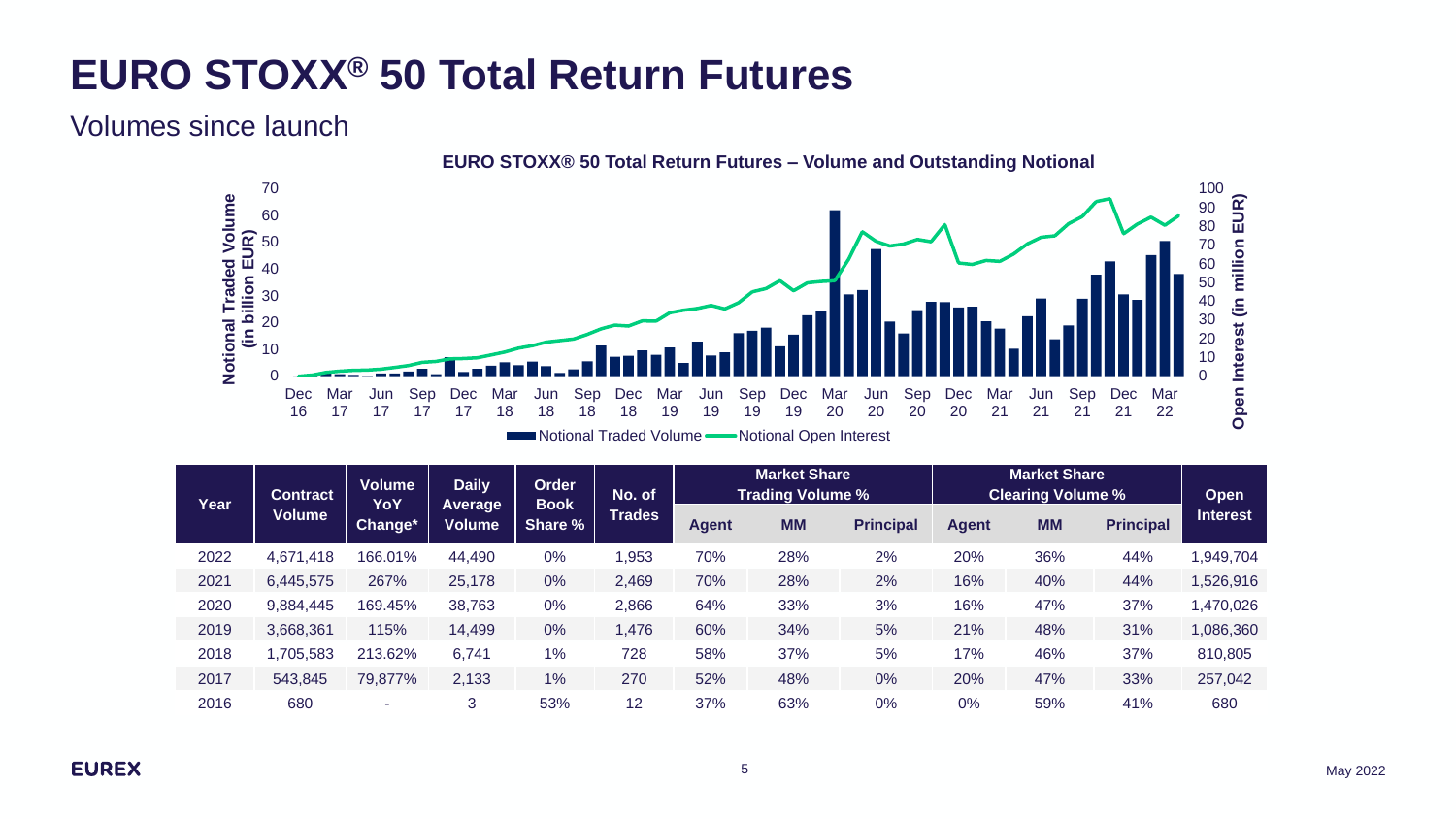## **EURO STOXX® 50 Total Return Futures**



■ EURO STOXX 50® Index Futures Outstanding Notional ■ EURO STOXX 50® TRF Outstanding Notional





**(in million contrcts)**

millio

ι

င္ပြ

ntrcts)

603,749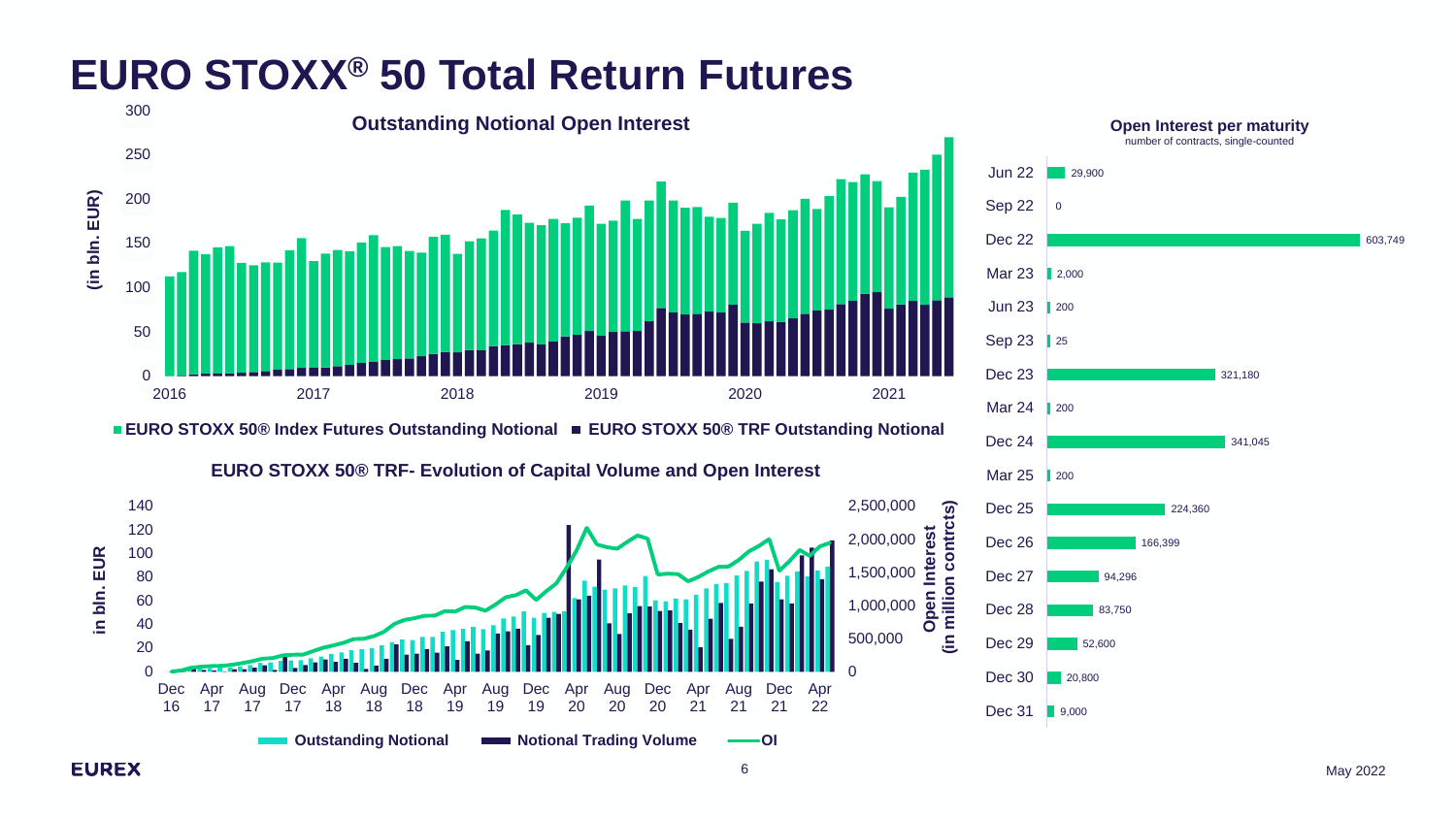## **EURO STOXX® 50 Term Structure**

Relative steepness of the term structure provides spread trading opportunities



*Source: Bloomberg*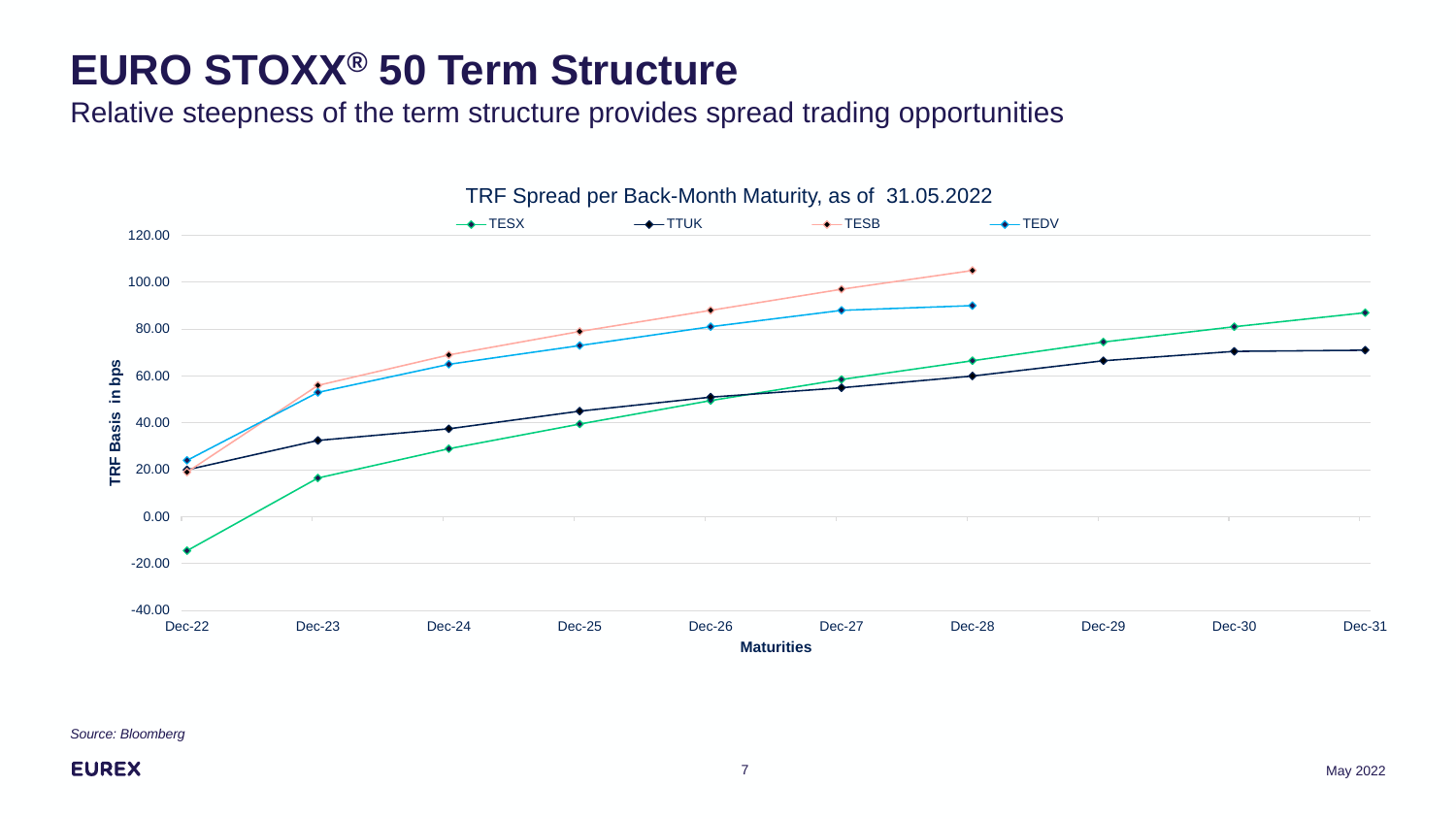## **Product Structure (1/2)**

- **Total Return Futures structure ("TR Futures / TRF")**
	- **Total Return Futures** based on:
		- **EURO STOXX 50® Index (SX5E)**
		- (a new) EURO STOXX 50® Dividend / Distribution points index (SX5EDD) and
		- $\blacksquare$   $\epsilon$  STR
	- **"Pay-as-you-go"** structure with daily distributions and funding paid out via the variation margin.
	- **TRF Spread** executed in basis points via the T7 trading system is converted in index points in order to determine the futures price in index points
	- **Order book and off-book trading** (via Trade Entry Services) within the Eurex T7 trading system via two trade types:
		- **Trade at Index Close (TAIC)** with an equity strike level based on index close (e.g. SX5E Close).
		- **Trade at Market (TAM)** based on custom-defined equity strike level provided by the investor.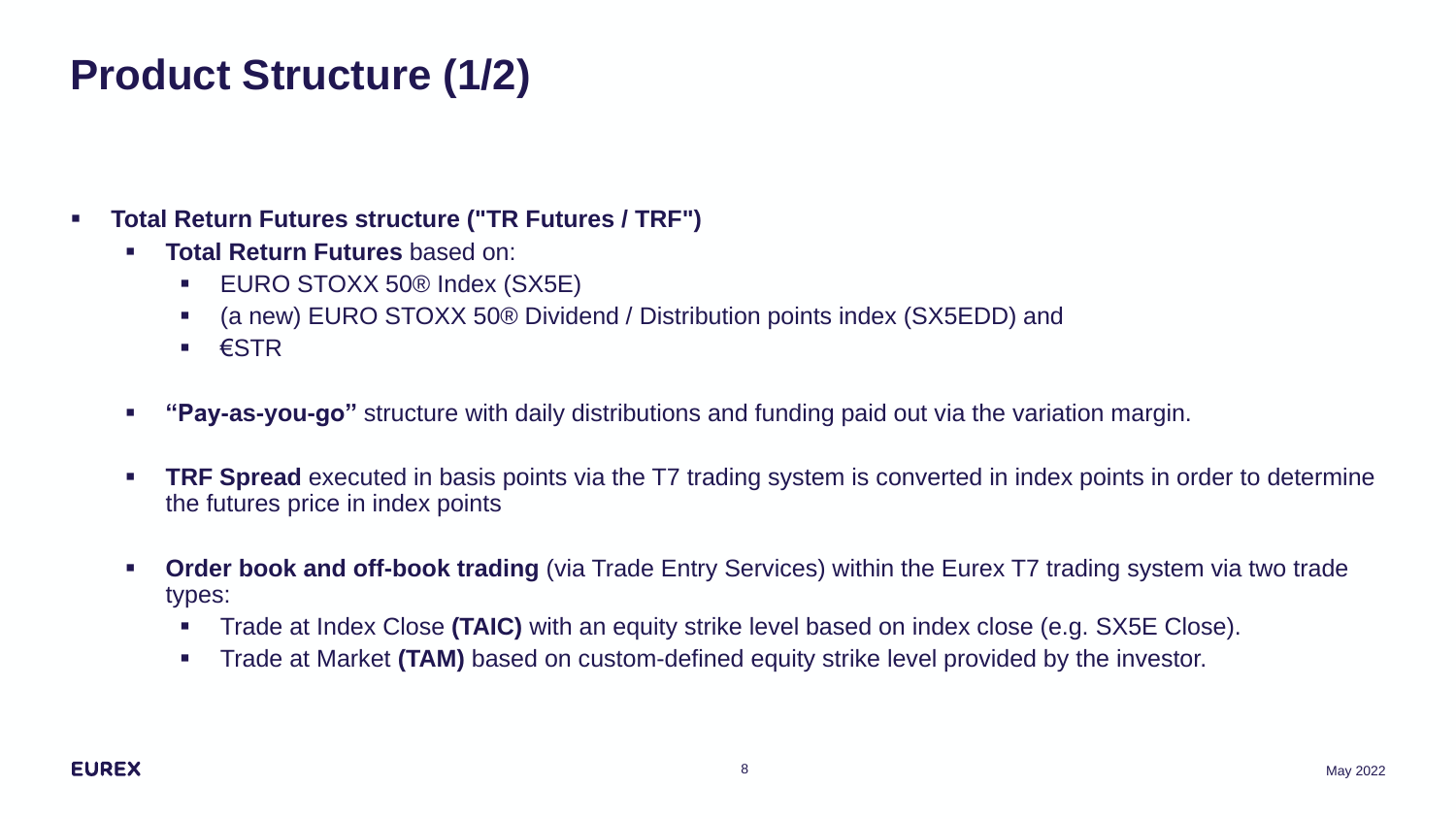## **Product Structure (2/2)**



- TRF contracts will represent the theoretical exposure to the underlying index (i.e. its component basket) at trade date assuming holding to expiry.
- The holder of a long position will receive the distributions associated with holding the cash basket, against which they will pay the funding associated with this purchase.
- The cost of funding will be made up in part by the overnight funding rate (€STR)and the traded TRF Spread. This spread represents the additional rate required by the seller over €STR until expiry.

▪ TRF will be quoted and traded in **spread terms** to insulate the financing component in a transparent manner for the dealers / clients who want to play the repo rate:

**(Equity Performance + Distributions) = (Funding + TRF Spread) "Quoted" TRF Spread = Equity Performance + Distributions – Funding**

- The Traded Basis will be converted in conjunction with the accrued distributions and accrued funding into a Traded Futures price.
- Total returns will be incorporated into the Daily Settlement price and the daily profit and loss will be paid as a daily cash-flow via the regular variation margin process.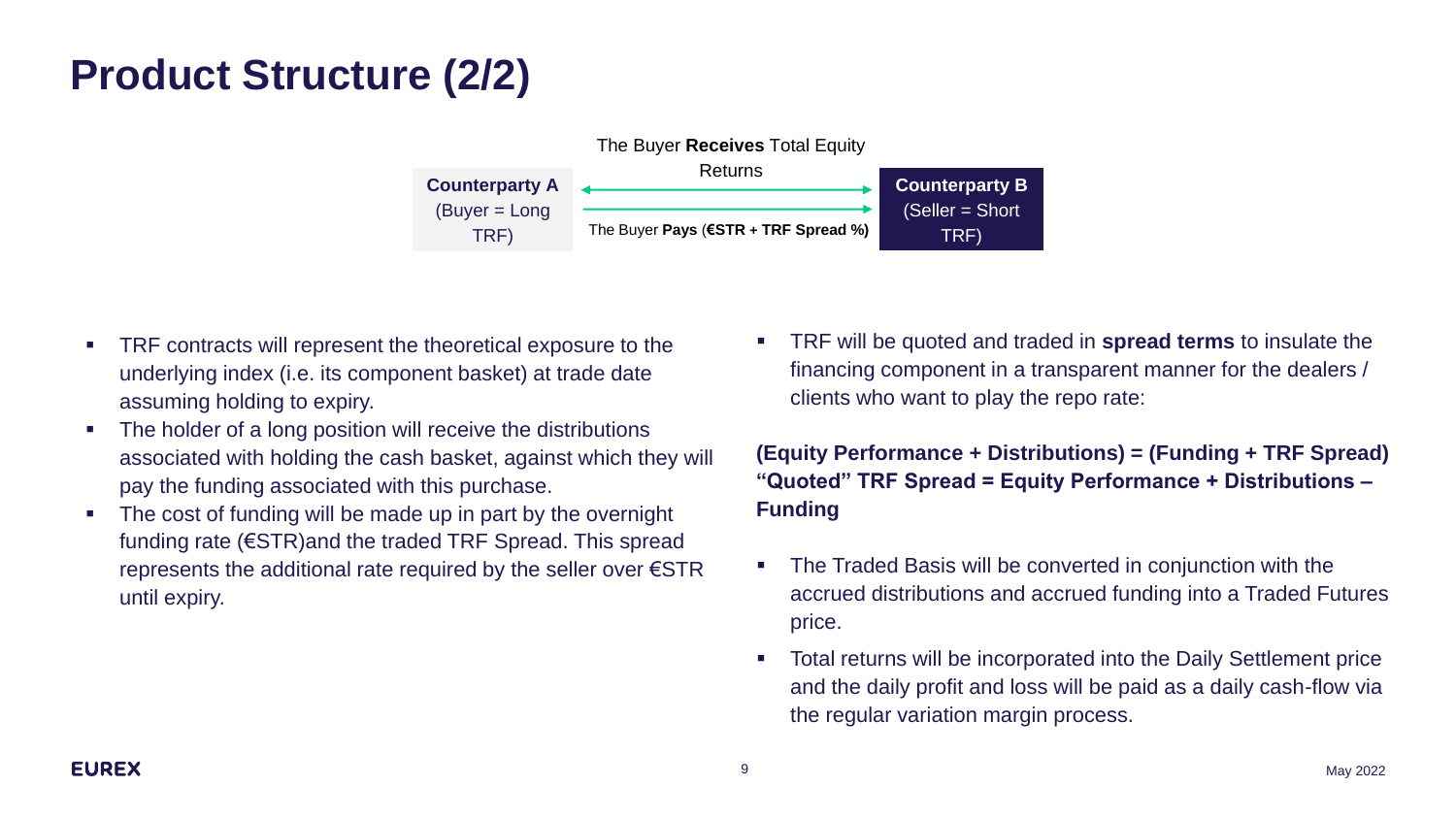## **Contract Specifications – TESX**

| <b>Specifications</b>                                          | <b>EURO STOXX® 50 Index TRF</b>                                                                                                                                                                                                                                                                                                                                                                                                                                                                                                                                                             | <b>VHOA Index</b> | 0#TESX: |
|----------------------------------------------------------------|---------------------------------------------------------------------------------------------------------------------------------------------------------------------------------------------------------------------------------------------------------------------------------------------------------------------------------------------------------------------------------------------------------------------------------------------------------------------------------------------------------------------------------------------------------------------------------------------|-------------------|---------|
| <b>Underlying Indices</b>                                      | EURO STOXX 50®Index (SX5E), EURO STOXX 50® Distribution Point Index (SX5EDD), Euro Short-Term Rate (€STR)                                                                                                                                                                                                                                                                                                                                                                                                                                                                                   |                   |         |
| <b>Contract Multiplier</b>                                     | EUR 10 per index point                                                                                                                                                                                                                                                                                                                                                                                                                                                                                                                                                                      |                   |         |
| <b>Quotation (TRF Spread)</b><br>in basis points               | TRF Spread as annualized rate expressed in basis points with one decimal $(+ / / 0)$                                                                                                                                                                                                                                                                                                                                                                                                                                                                                                        |                   |         |
| Minimum TRF Spread Change                                      | $+/-$ 0.5 basis points                                                                                                                                                                                                                                                                                                                                                                                                                                                                                                                                                                      |                   |         |
| <b>TRF Spread Conversion</b>                                   | The TRF Spread will be converted within the T7 system into TRF futures prices expressed in index points                                                                                                                                                                                                                                                                                                                                                                                                                                                                                     |                   |         |
| Trade Types: TAIC & TAM                                        | Trade at Index Close ("TAIC") with a strike price based on Close SX5E index<br>Trade at Market ("TAM") with a custom-defined strike price                                                                                                                                                                                                                                                                                                                                                                                                                                                   |                   |         |
| Accrued<br><b>Distributions &amp; Funding</b>                  | The distribution and funding rate payments will be accumulated (i.e. "Accruals Approach") since the launch of the TRF offering and will be added to the TRF futures price in index points.<br>The daily changes in the distributions and funding payments are paid out daily via the variation margin ("Daily Cash Flows" approach).                                                                                                                                                                                                                                                        |                   |         |
| <b>Contract Months</b>                                         | 9 years and 11 months:<br>• 21 quarterly months of the March, June, September and December cycle<br>• Subsequent 5 annual December expiries                                                                                                                                                                                                                                                                                                                                                                                                                                                 |                   |         |
| Settlement                                                     | Cash settlement, payable on the first exchange day following the Final Settlement Day                                                                                                                                                                                                                                                                                                                                                                                                                                                                                                       |                   |         |
| <b>Daily Settlement</b><br><b>TRF Spread</b><br>(basis points) | Used to calculate the daily settlement price and determined as follows:<br>The TRF Spread traded via the closing auction between 17:25 - 17:30 CET. If no trades - will be determined based on the average bid-ask spread. If no average bid-ask spread, then<br>will be determined as the volume-weighted average TRF Spread of all transactions executed during the last 30 minutes of continuous trading<br>• If no price can be determined according to the above the Daily Settlement TRF Spread will be determined based on a theoretic (fair) TRF Spread for the respective contract |                   |         |
| <b>Last Trading Day</b>                                        | The Eurex trading day immediately preceding the Expiration day                                                                                                                                                                                                                                                                                                                                                                                                                                                                                                                              |                   |         |
| <b>Expiration Day</b>                                          | 3rd Friday of each expiration month if this is an exchange day; otherwise, the immediately preceding exchange day                                                                                                                                                                                                                                                                                                                                                                                                                                                                           |                   |         |
| Final Settlement Price (FSP)                                   | Established by Eurex on Expiration Day and it is based the following components:<br>Final Settlement Price of Regular Price Index Future, accrued distributions and accrued funding until the expiry date, in Index Points                                                                                                                                                                                                                                                                                                                                                                  |                   |         |
| <b>FSP Reference Price</b><br><b>Index Future</b>              | FSP of the EURO STOXX 50 <sup>®</sup> Index Futures (FESX) on Expiration Day                                                                                                                                                                                                                                                                                                                                                                                                                                                                                                                |                   |         |
| <b>Trading Hours</b>                                           | Order book (TAC): 08:15 - 17:30 CET<br>Trade Entry Services (TAIC & TAM): 8:15 - 22:00 CET<br>Last trading day trading until: 17:30 CET                                                                                                                                                                                                                                                                                                                                                                                                                                                     |                   |         |
| Minimum Block Trade Size                                       | 100 contracts                                                                                                                                                                                                                                                                                                                                                                                                                                                                                                                                                                               |                   |         |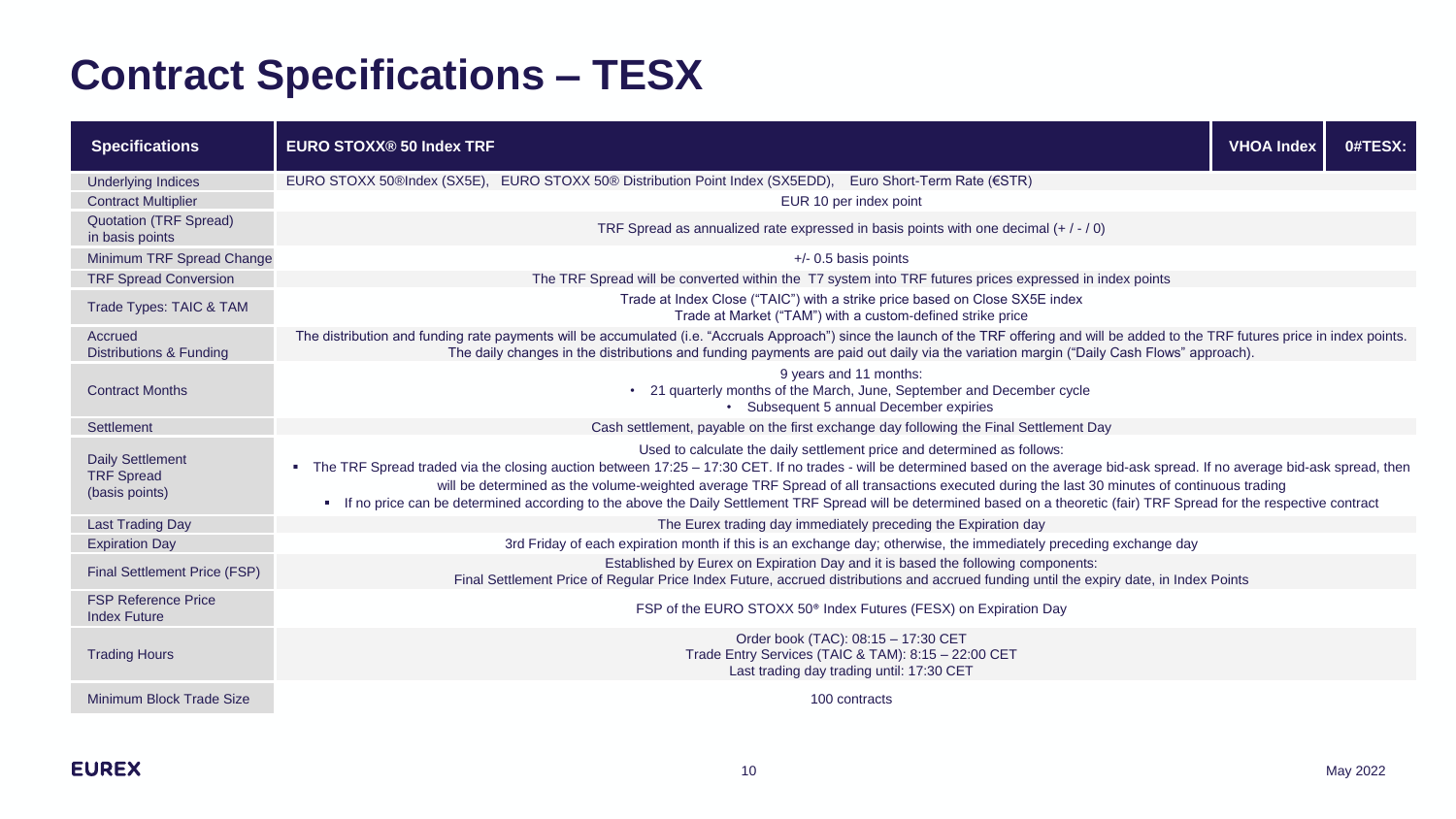## **Contract Specifications – TESB & TEDV**

| <b>Specifications</b>                                          | <b>EURO STOXX® Index Total Return Futures</b>                                                                                          |                                                                                                                                                                                                                                                                                                                                                                                                                                                                                                                                                                                             |  |  |  |  |  |  |
|----------------------------------------------------------------|----------------------------------------------------------------------------------------------------------------------------------------|---------------------------------------------------------------------------------------------------------------------------------------------------------------------------------------------------------------------------------------------------------------------------------------------------------------------------------------------------------------------------------------------------------------------------------------------------------------------------------------------------------------------------------------------------------------------------------------------|--|--|--|--|--|--|
|                                                                | <b>EURO STOXX® Banks TRF</b><br><b>IUIA Index</b><br>0#TESB:                                                                           | <b>EURO STOXX® Select Dividend 30 Index TRF</b><br><b>IULA Index</b><br>0#TEDV:                                                                                                                                                                                                                                                                                                                                                                                                                                                                                                             |  |  |  |  |  |  |
| <b>Underlying Indices</b>                                      | EURO STOXX® Banks Index (SX7E)<br>EURO STOXX® Banks Distribution Point Index (SXBDD)<br>Euro Short Term Rate (€STR)                    | EURO STOXX® Select Dividend 30 Index (SD3E)<br>EURO STOXX® Select Dividend 30 Distribution Point Index (SD3EDD)<br>Euro Short Term Rate (€STR)                                                                                                                                                                                                                                                                                                                                                                                                                                              |  |  |  |  |  |  |
| <b>Contract Multiplier</b>                                     | EUR 50 per index point                                                                                                                 | EUR 10 per index point                                                                                                                                                                                                                                                                                                                                                                                                                                                                                                                                                                      |  |  |  |  |  |  |
| <b>Quotation (TRF Spread)</b><br>in basis points               |                                                                                                                                        | TRF Spread as annualized rate expressed in basis points with one decimal $(+ / / 0)$                                                                                                                                                                                                                                                                                                                                                                                                                                                                                                        |  |  |  |  |  |  |
| Minimum TRF Spread Change                                      |                                                                                                                                        | $+/-$ 0.5 basis points                                                                                                                                                                                                                                                                                                                                                                                                                                                                                                                                                                      |  |  |  |  |  |  |
| <b>TRF Spread Conversion</b>                                   |                                                                                                                                        | The TRF Spread will be converted within the T7 system into TRF futures prices expressed in index points                                                                                                                                                                                                                                                                                                                                                                                                                                                                                     |  |  |  |  |  |  |
| Trade Types: TAIC & TAM                                        |                                                                                                                                        | Trade at Index Close ("TAIC") with a strike price based on Close SX5E index<br>Trade at Market ("TAM") with a custom-defined strike price                                                                                                                                                                                                                                                                                                                                                                                                                                                   |  |  |  |  |  |  |
| Accrued<br><b>Distributions &amp; Funding</b>                  |                                                                                                                                        | The distribution and funding rate payments will be accumulated (i.e. "Accruals Approach") since the launch of the TRF offering and will be added to the TRF futures price in index points.<br>The daily changes in the distributions and funding payments are paid out daily via the variation margin ("Daily Cash Flows" approach).                                                                                                                                                                                                                                                        |  |  |  |  |  |  |
| <b>Contract Months</b>                                         | 6 years and 11 months:<br>8 quarterly months of the March, June, September and December cycle<br>Subsequent 5 annual December expiries | 6 years and 11 months:<br>• 8 quarterly months of the March, June, September and December cycle<br>• Subsequent 5 annual December expiries                                                                                                                                                                                                                                                                                                                                                                                                                                                  |  |  |  |  |  |  |
| Settlement                                                     |                                                                                                                                        | Cash settlement, payable on the first exchange day following the Final Settlement Day                                                                                                                                                                                                                                                                                                                                                                                                                                                                                                       |  |  |  |  |  |  |
| <b>Daily Settlement</b><br><b>TRF Spread</b><br>(basis points) |                                                                                                                                        | Used to calculate the daily settlement price and determined as follows:<br>The TRF Spread traded via the closing auction between 17:25 - 17:30 CET. If no trades - will be determined based on the average bid-ask spread. If no average bid-ask spread, then<br>will be determined as the volume-weighted average TRF Spread of all transactions executed during the last 30 minutes of continuous trading<br>• If no price can be determined according to the above the Daily Settlement TRF Spread will be determined based on a theoretic (fair) TRF Spread for the respective contract |  |  |  |  |  |  |
| <b>Last Trading Day</b>                                        |                                                                                                                                        | The Eurex trading day immediately preceding the Expiration day                                                                                                                                                                                                                                                                                                                                                                                                                                                                                                                              |  |  |  |  |  |  |
| <b>Expiration Day</b>                                          |                                                                                                                                        | 3rd Friday of each expiration month if this is an exchange day; otherwise, the immediately preceding exchange day                                                                                                                                                                                                                                                                                                                                                                                                                                                                           |  |  |  |  |  |  |
| Final Settlement Price (FSP)                                   |                                                                                                                                        | Established by Eurex on Expiration Day and it is based the following components:<br>Final Settlement Price of Regular Price Index Future, accrued distributions and accrued funding until the expiry date, in Index Points                                                                                                                                                                                                                                                                                                                                                                  |  |  |  |  |  |  |
| <b>FSP Reference Price</b><br><b>Index Future</b>              | FSP of the EURO STOXX® Banks Index Futures (FESB)<br>on Expiration Day                                                                 | FSP of the EURO STOXX Select Dividend 30 Index Futures (FEDV) on Expiration Day                                                                                                                                                                                                                                                                                                                                                                                                                                                                                                             |  |  |  |  |  |  |
| <b>Trading Hours</b>                                           |                                                                                                                                        | Order book (TAC): 08:15 - 17:30 CET<br>Trade Entry Services (TAIC & TAM): 8:15 - 22:00 CET<br>Last trading day trading until: 17:30 CET                                                                                                                                                                                                                                                                                                                                                                                                                                                     |  |  |  |  |  |  |
| Minimum Block Trade Size                                       |                                                                                                                                        | 100 contracts                                                                                                                                                                                                                                                                                                                                                                                                                                                                                                                                                                               |  |  |  |  |  |  |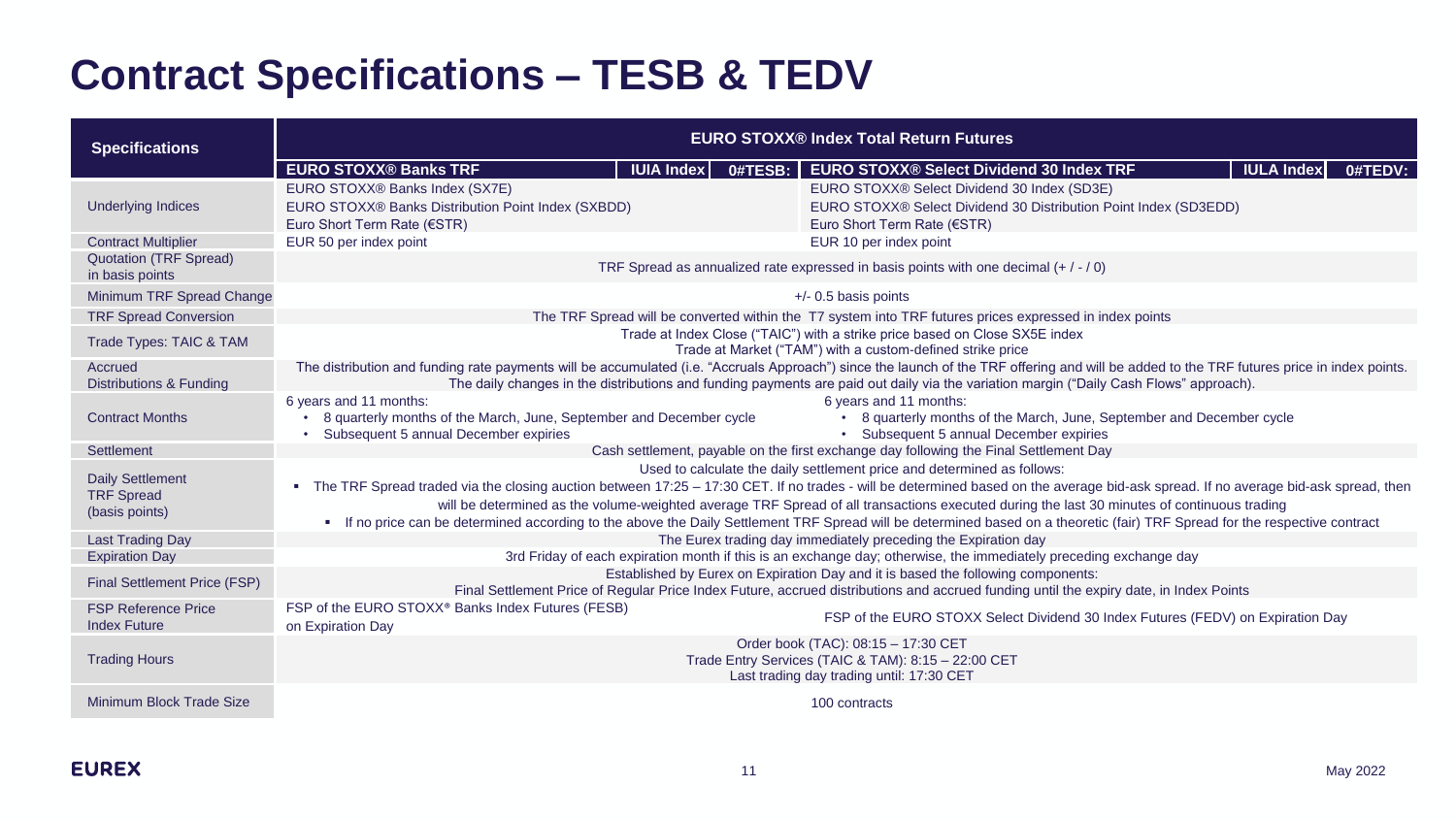# **Motivation & Examples (1/2)**

### **Motivation for Buyers (Long Equity)**

- TRFs offer immediate exposure to the EURO STOXX 50<sup>®</sup> Index without requiring the full capital
- TRFs allow synthetic buying of the underlying assets without the need for portfolio management of the individual components

### **Motivation for Sellers (Long Repo)**

- TRFs offer the ability to transfer the market risk of the portfolio of an investor
- TRFs offer the ability to benefit from short term repo rate movements e.g. from high repo rates when there is a strong negative outlook on the index

### The Buyer **Receives** Total Equity



### **Examples**

### **Insurance Company**

Insurance companies often buy downside portfolio protection e.g., long dated out-of-the money puts. They may wish to hedge their repo risk by selling the long-term implied repos

### **Bank**

■ Banks often sell structured products such as auto-callables where they in effect buy cancellable long-term puts. If the market goes down this extends likely duration and hence, they become short longer forwards. They may wish to hedge by selling the medium to longer term repos.

### **ETF Provider**

■ May wish to substitute cash replication with synthetic exposure to the index as this will reduce inventory and collateral management whilst locking in repo rate. The CCP mitigates the counterparty risk

### **Asset Manager**

■ An asset manager may believe that the repo curve is too steep, and they can take advantage by selling the longer dated TRF and buying shorter date to take advantage of the difference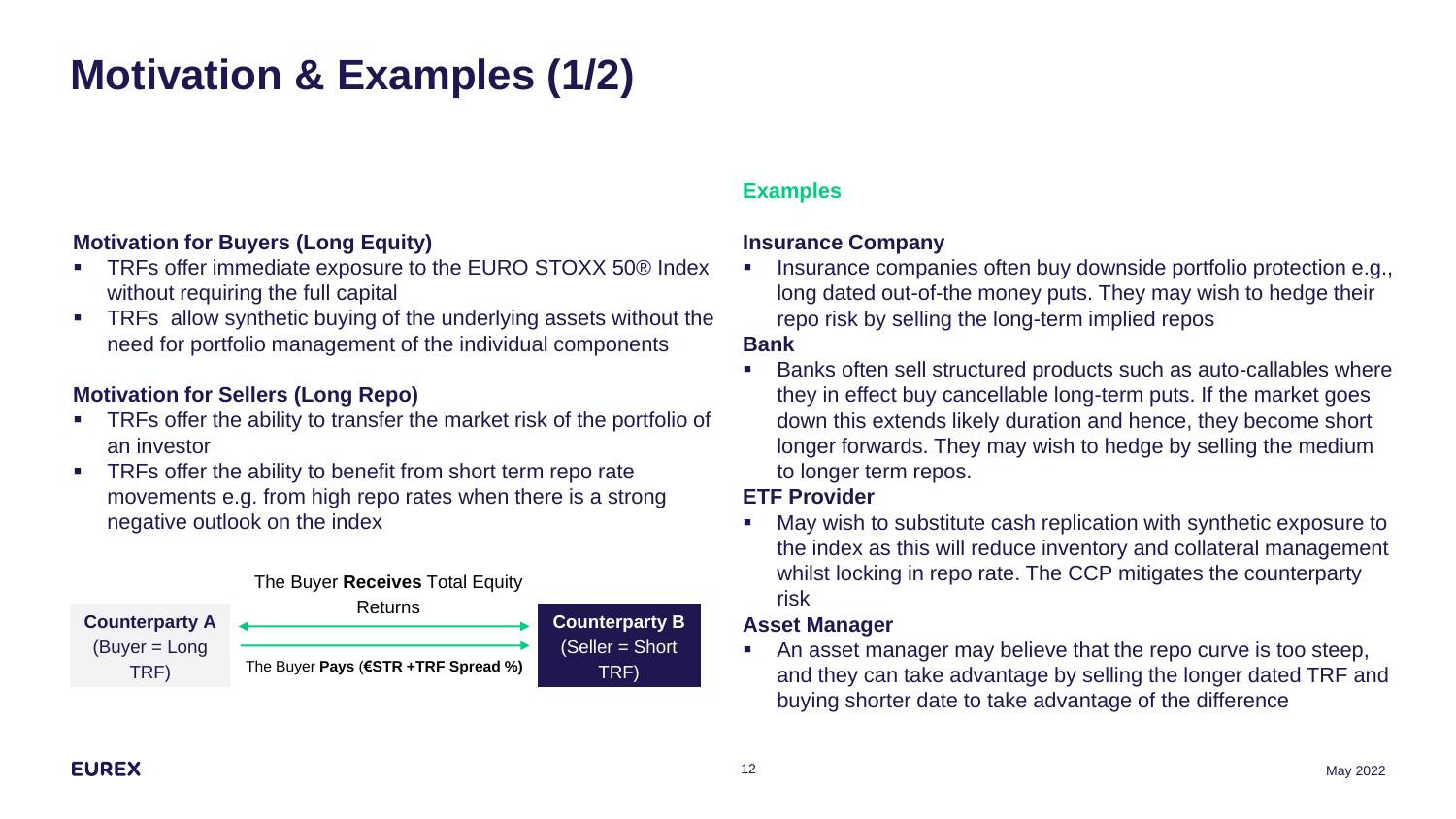## **Motivation & Examples (2/2)**

### **Manage Dividend Risk**

■ Due to the uncertainty over dividend payments observed during the stressed market conditions in March 2020, market players have traded significant volumes on the short end of the spread curve (Dec20, Dec21), especially over the roll period. It looks like TRFs have been traded as a replacement for the regular price index future because of the unique levels of volatility observed in the basis due to the uncertainty over dividend payments. Given the total return nature of the TRF, there is less pricing sensitivity to dividends in comparison with price return futures (please refer to the following Q&A with Goldman Sachs: https://www.eurex.com/ex-en/find/news/Time-to-[Switch-to-Total-Return-Futures-when-dividends](https://www.eurex.com/ex-en/find/news/Time-to-Switch-to-Total-Return-Futures-when-dividends-are-uncertain--1994528)are-uncertain--1994528)

### **Calendar Spread trading on the repo term structure**

■ Hedge funds and to a lesser extend institutional investors (long only asset managers, pension funds), are focused on the trading of calendar spreads to capture the expected alpha from the dislocation of the repo term structure. In a TRF spread, the delta position on the index cancels out, as well as the overnight funding payments. The investor's cash flow depends on the levels of the short-term repo, the long-term repo and the spot level. The repo exposure changes linearly with the spot. This is a typical strategy used by hedge funds or absolute return funds to trade on the calendar spread of two repos with different tenors (please refer to the following interview with BNP Paribas https://www.eurex.com/ex[en/find/news/The-rise-of-TRFs-how-funds-use](https://www.eurex.com/ex-en/find/news/The-rise-of-TRFs-how-funds-use-them-to-generate-alpha-1405524))them-to-generate-alpha-1405524)

### **Delta One Beta Replacement**

■ TRFs offer further benefits for institutional investors as beta replacement with the short-term TRFs (1Y) because the quarterly future rolls are risky. Funding rates are affected by multiple factors such as dividend distribution & announcement, index reshuffling, corporate events etc. Future rolls are historically volatile, there is uncertainty over repo levels and there is a large financing risk over dense Eurozone dividend season.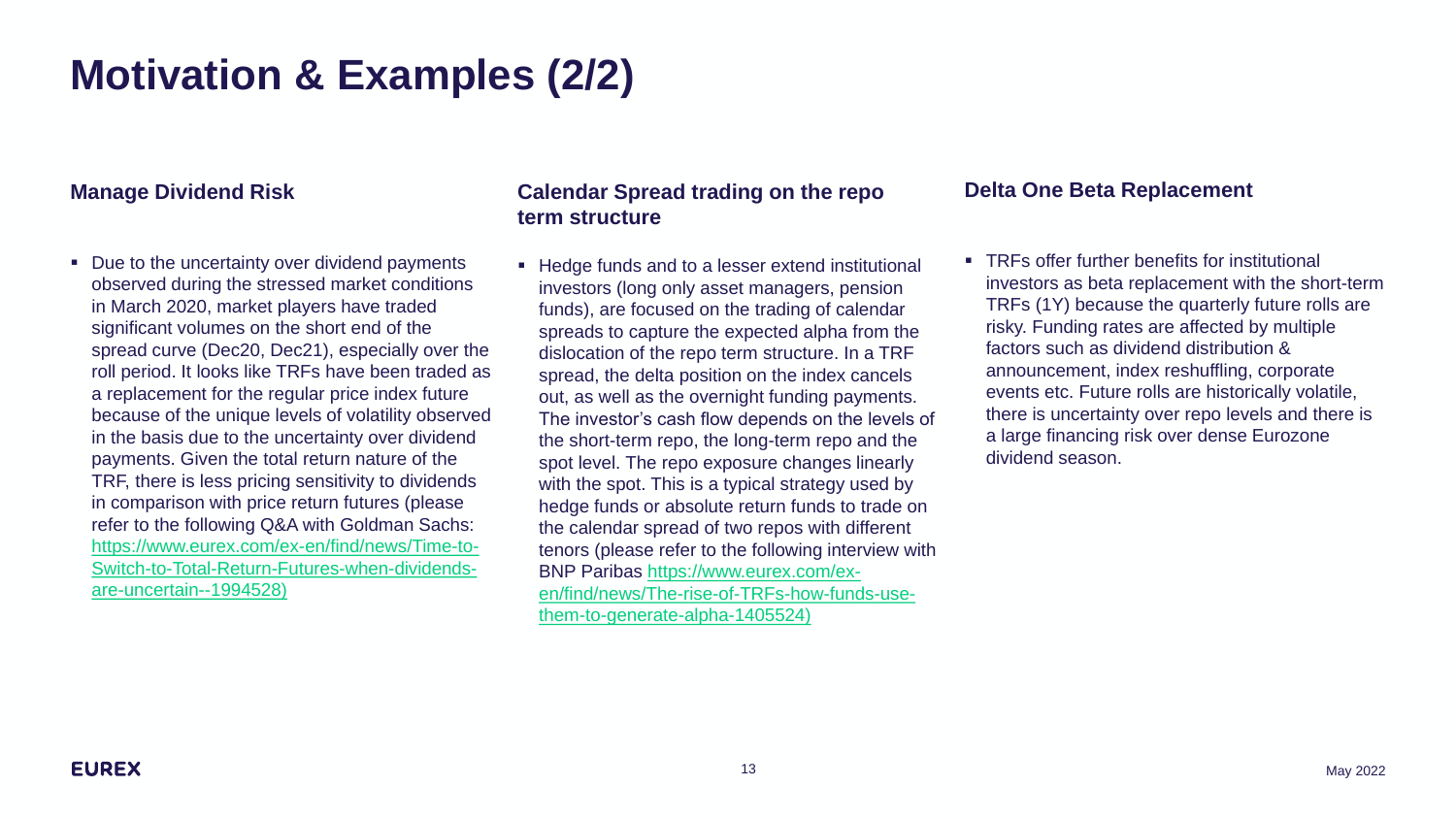# **Margin Offsets (1/2)**

Eurex can offer significant margin offsets between TRF and equity derivatives in PRISMA. The majority of delta for TRS are done using listed equity index products such as index futures, synthetics forward (using listed options) and dividend futures.

| <b>Portfolio</b>            |          | <b>Product Long Product Short</b> | # Long         | #Short         | <b>IM</b> | IM%   | <b>Portfolio</b><br>effects |
|-----------------------------|----------|-----------------------------------|----------------|----------------|-----------|-------|-----------------------------|
| FESX 1st                    | FESX 1st |                                   |                |                | 3,005.20  | 7.50% |                             |
| FEXD 1st                    | FEXD 1st |                                   |                |                | 485.14    | 4.80% |                             |
| TRF 1st                     | TRF 1st  |                                   | 1              |                | 3,298.57  | 7.10% |                             |
| TRF 21st                    | TRF 21st |                                   | $\overline{1}$ |                | 3,350.92  | 7.09% |                             |
| FESX 1st - TRF 1st          | FESX 1st | TRF 1st                           |                |                | 351.59    |       | 94%*                        |
| TRF 1st - TRF 5th           | TRF 1st  | TRF 5th                           | $\mathbf{1}$   | $\overline{1}$ | 27.97     |       | 99%*                        |
| TRF $1st - TRF 21st$        | TRF 1st  | TRF 21st                          | $\mathbf{1}$   | $\mathbf{1}$   | 153.85    |       | 97%*                        |
| TRF 3rd - TRF 7th           | TRF 3rd  | TRF 7th                           | $\mathbf{1}$   | $\mathbf{1}$   | 27.67     |       | 99%*                        |
| TRF 7th - TRF 3rd, FEXD 2nd | TRF 7th  | TRF 3rd, FEXD 2nd                 | 20             | 10 & 1         | 33,000.53 |       | 65%*                        |

■ The calculations have been derived using the envisaged configurations (e.g. Liquidity Add-On, vola floor) and a holding period of 3 days.

■ Please keep in mind, that the figures are not productive and should be used as indication only. Especially for the FEXD and the TRF only approximate figures have been determined, since they are not launched in Prisma yet.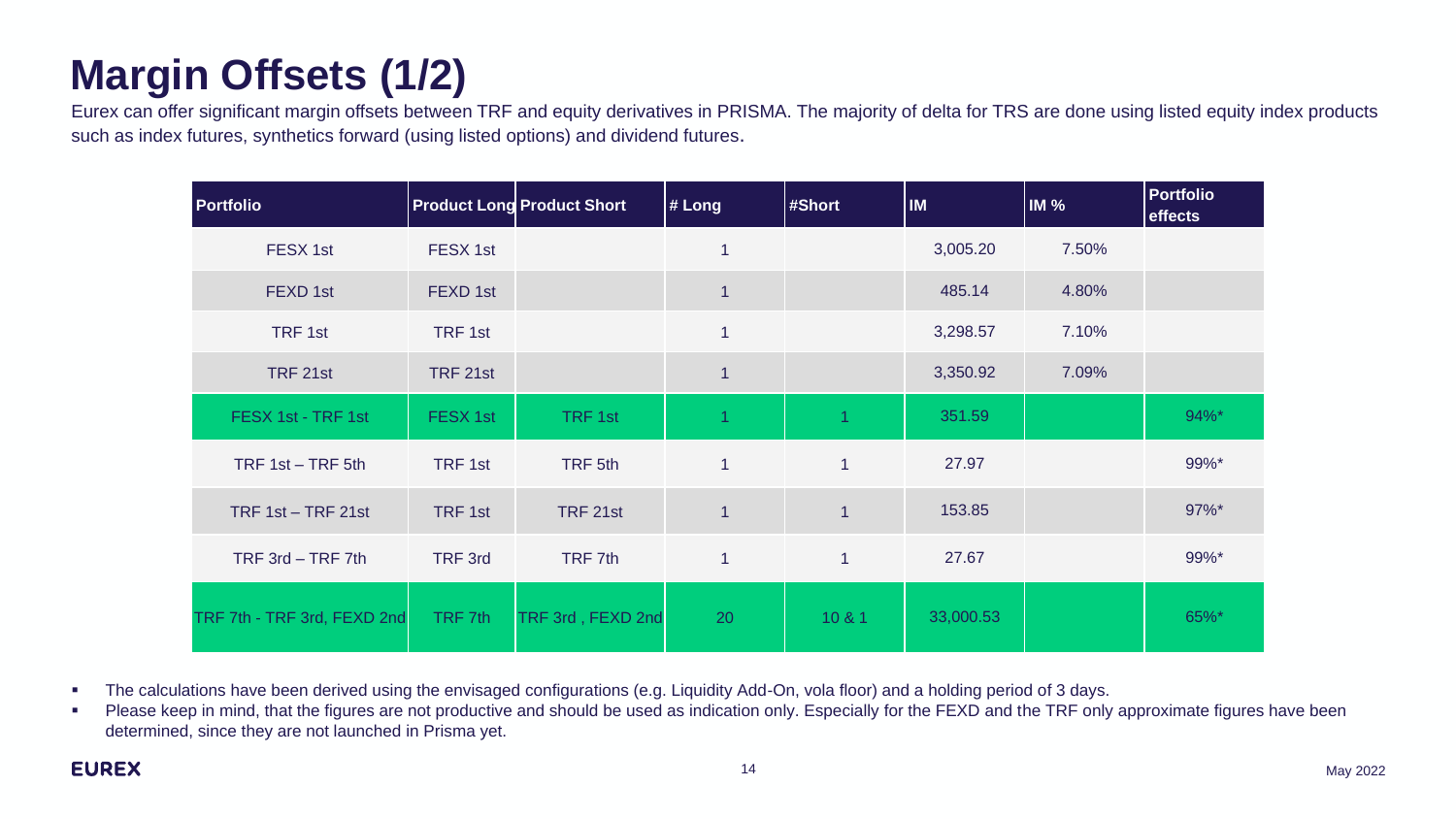## **Margin Offsets (2/2)**

This is a practical example for both 5 million EUR notional long EURO STOXX 50® index futures (FESX) versus 5 million EUR notional short EURO STOXX 50® Total Return Futures (TESX)



**Product Eurex ID Long Short Maturity Margin Total Portfolio Margin**  December

| <b>EURO STOXX 50®</b><br><b>Index Future</b>                                   | <b>FESX</b> | 125 |     | December<br>2021 | € 378,440.20 |            |          |
|--------------------------------------------------------------------------------|-------------|-----|-----|------------------|--------------|------------|----------|
| <b>EURO STOXX 50®</b><br><b>Total Return Future</b>                            | <b>TESX</b> |     | 109 | December<br>2021 | € 293,054.21 | €50,376.68 | $92\%$ * |
| $\star$ la compliance with requisions mornin covings are connected the $0.001$ |             |     |     |                  |              |            |          |

In compliance with regulations, margin savings are capped at 80%, the exceedance is charged via supplementary margin.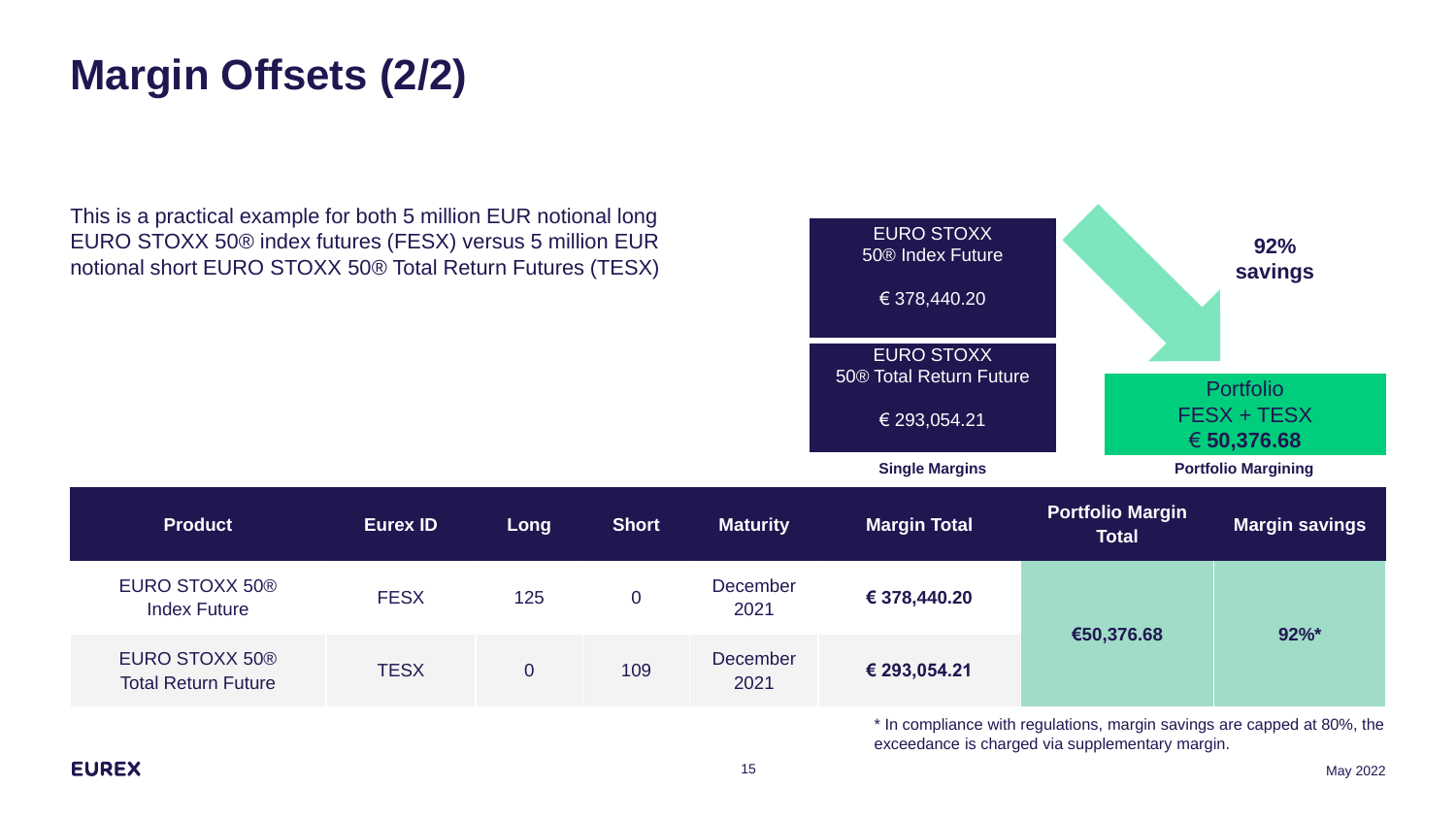## **Pricing**

### **Pricing for new contracts:**

Pricing is configured on standard Eurex elements

- $\rightarrow$  Transaction (Trade) Fee
- $\rightarrow$  Cash Settlement Fee

Assumption is that initial trade migration will be similar to on-boarding of TRS i.e. large bilaterally negotiated trades introduced using TES – hence Block Trade Fees are equivalent to Orderbook.

| <b>Contract</b>                                         | <b>Account</b> | <b>Orderbook</b> | <b>Block Trades</b> |
|---------------------------------------------------------|----------------|------------------|---------------------|
| Total Return Futures (Transaction Fee) on STOXX Indices | A/M/P          | <b>EUR 0.60</b>  | <b>EUR 0.60</b>     |
| Total Return Futures (Cash Settlement) on STOXX Indices | A/M/P          | <b>EUR 0.60</b>  | <b>EUR 0.60</b>     |

In addition there is an implementation of a (position) Maintenance Fee which is incorporated due to the potential that positions will be both long term (up to 10 years) and be retained as Open Interest in Clearing (equivalent to an underlying TRS)

| <b>Contract – Maintenance Fee</b>                       | <b>IAccount</b> ∣ | <b>Standard Fee per Contract</b> |
|---------------------------------------------------------|-------------------|----------------------------------|
| Total Return Futures (Maintenance Fee) on STOXX Indices | M                 | EUR 0.001 Daily (EUR 0.365 p.a.) |
|                                                         | A/P               | EUR 0.002 Daily (EUR 0.73 p.a.)  |

The maintenance fee has been technically implemented on 01 March 2019 and will be charged from then on.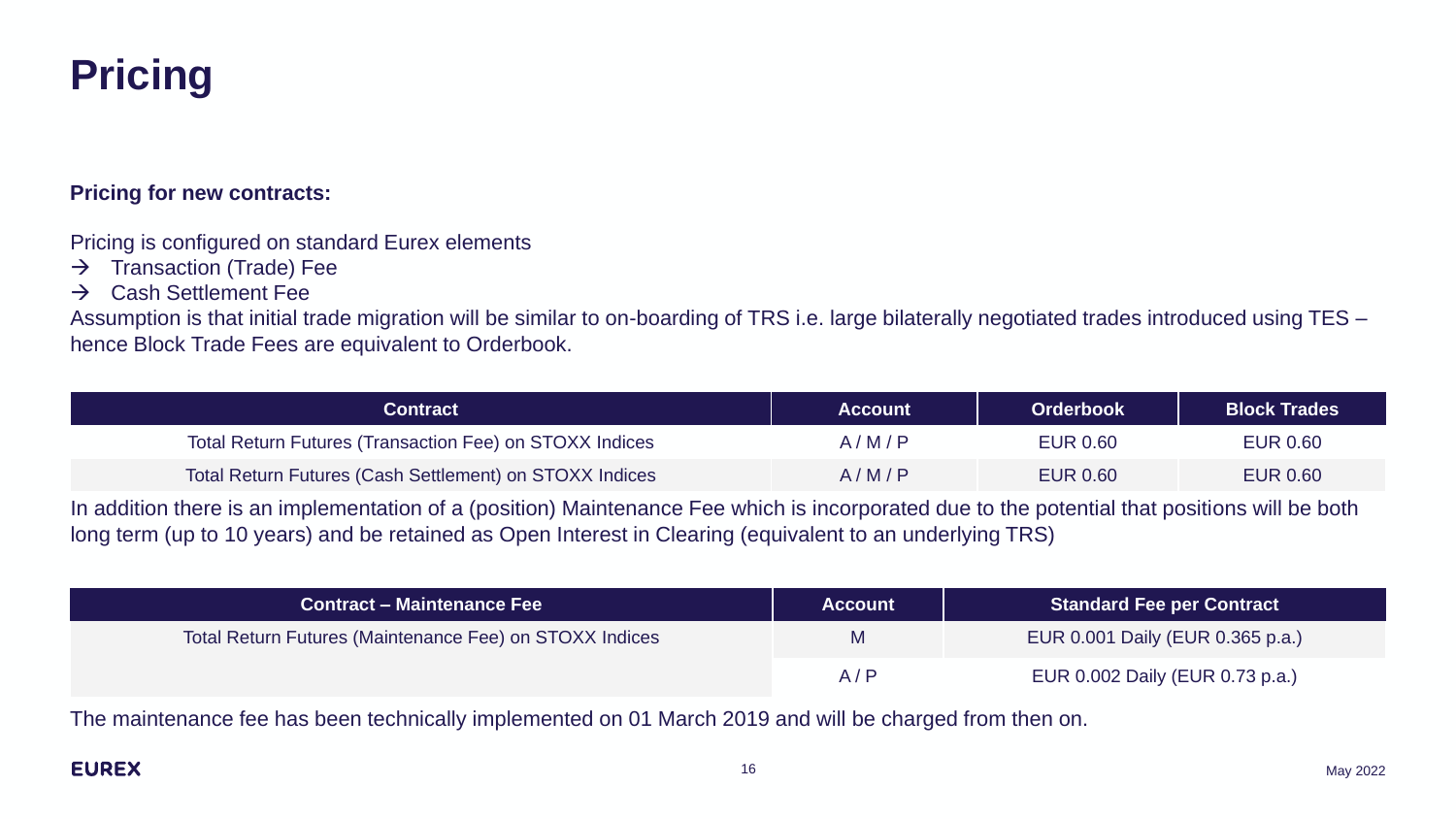## **Contacts**

**Stuart Heath** Equity & Index Product Design

Tel: +44 (0) 207 8 62 72 -53 stuart.heath@eurex.com

**Elena Marchidann** Equity & Index Product Design

Tel: +44 (0) 207 8 62-72 65 elena.marchidann@eurex.com **Nicolas von Kageneck** Sales Europe

Tel: +33 (0) 1552 76-7 76 nicolas.kageneck@eurex.com

**Damien Zinck** Sales Americas

Tel: +1 (0) 312 544-10 51 damien.zinck@eurex.com

**Total Return Futures (TESX):** <https://www.eurex.com/ex-en/markets/idx/trf>

**Eurex Trade Entry Services / Multilateral Trade Registration (MTR):** <https://www.eurex.com/ex-en/trade/eurex-t7-entry-services>

**Sam Yap Hui Sze**

Sales Asia and Middle East

Tel: +65 (0) 6597- 30 61 sam.yap.hui.sze@eurex.com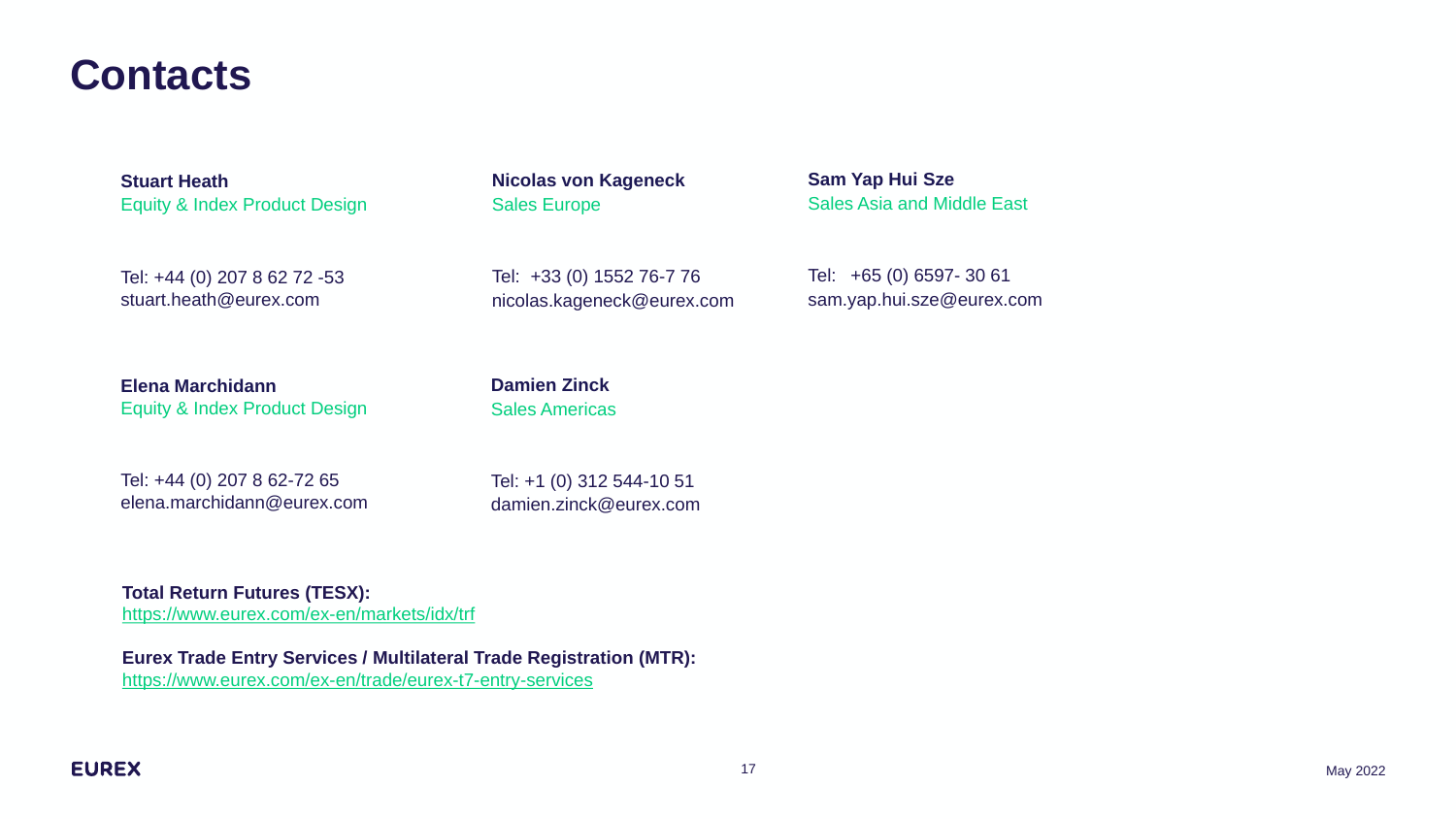**EUREX** Architects of trusted markets



# **Thank you!**

**Damien Zinck** Sales Americas

Tel: +1 312 544 1051 Mobile: +1 312 459 9256 damien.zinck@eurex.com

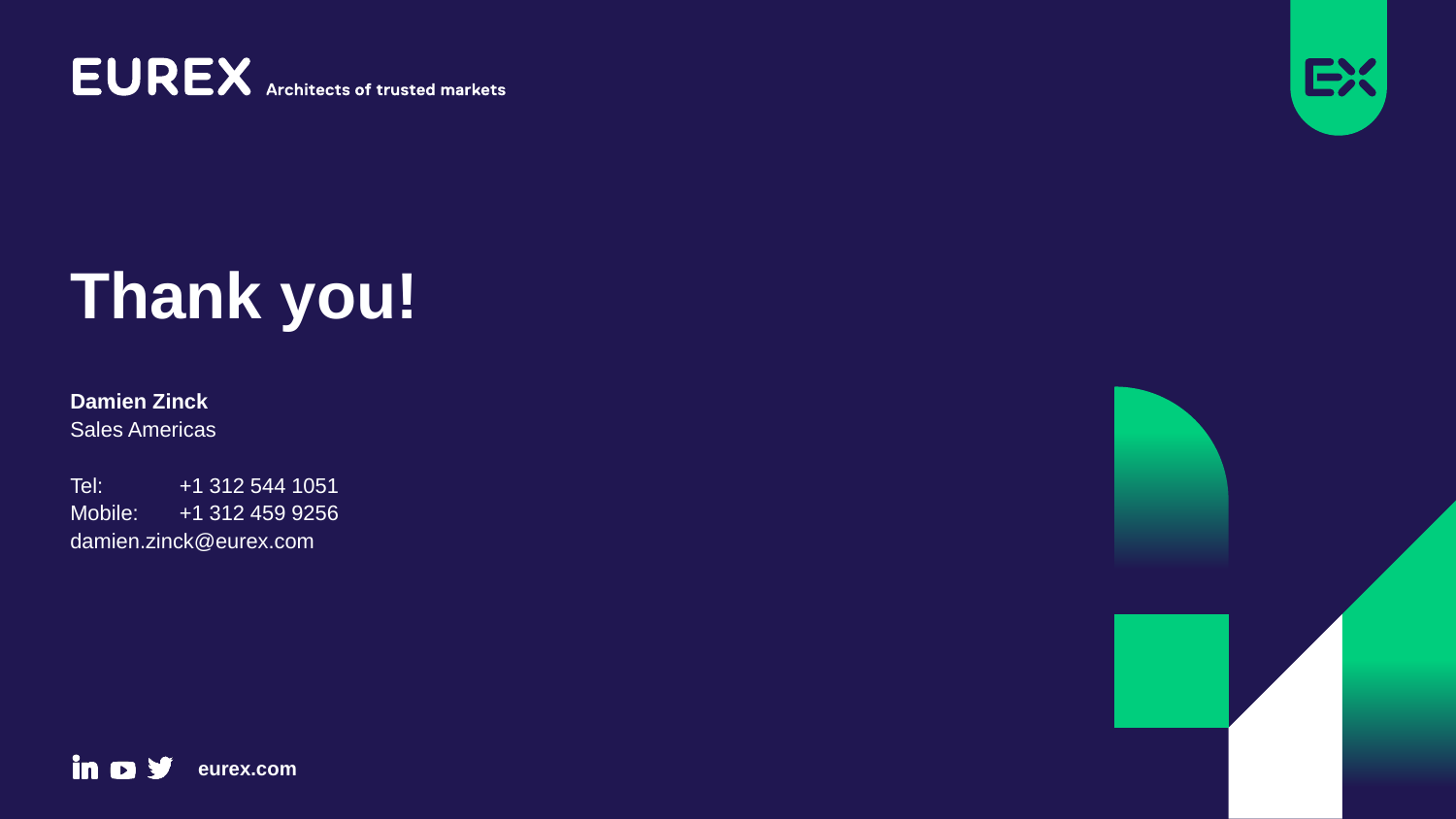## **Disclaimer**

### © Eurex 2022

Deutsche Börse AG (DBAG), Clearstream Banking AG (Clearstream), Eurex Frankfurt AG, Eurex Clearing AG (Eurex Clearing) and Eurex Repo GmbH (Eurex Repo) are corporate entities and are registered under German law. Eurex Global Derivatives AG is a corporate entity and is registered under Swiss law. Clearstream Banking S.A. is a corporate entity and is registered under Luxembourg law. Deutsche Boerse Asia Holding Pte. Ltd., Eurex Clearing Asia Pte. Ltd. and Eurex Exchange Asia Pte. Ltd are corporate entities and are registered under Singapore law. Eurex Frankfurt AG (Eurex) is the administrating and operating institution of Eurex Deutschland. Eurex Deutschland is in the following referred to as the "Eurex Exchange".

All intellectual property, proprietary and other rights and interests in this publication and the subject matter hereof (other than certain trademarks and service marks listed below) are owned by DBAG and its affiliates and subsidiaries including, without limitation, all patent, registered design, copyright, trademark and service mark rights. While reasonable care has been taken in the preparation of this publication to provide details that are accurate and not misleading at the time of publication DBAG, Clearstream, Eurex, Eurex Clearing, Eurex Repo as well as the Eurex Exchange and their respective servants and agents (a) do not make any representations or warranties regarding the information contained herein, whether express or implied, including without limitation any implied warranty of merchantability or fitness for a particular purpose or any warranty with respect to the accuracy, correctness, quality, completeness or timeliness of such information, and (b) shall not be responsible or liable for any third party's use of any information contained herein under any circumstances, including, without limitation, in connection with actual trading or otherwise or for any errors or omissions contained in this publication.

This publication is published for information purposes only and shall not constitute investment advice respectively does not constitute an offer, solicitation or recommendation to acquire or dispose of any investment or to engage in any other transaction. This publication is not intended for solicitation purposes but only for use as general information.

All descriptions, examples and calculations contained in this publication are for illustrative purposes only.

Eurex and Eurex Clearing offer services directly to members of the Eurex Exchange respectively to clearing members of Eurex Clearing. Those who desire to trade any products available on the Eurex market or who desire to offer and sell any such products to others or who desire to possess a clearing license of Eurex Clearing in order to participate in the clearing process provided by Eurex Clearing, should consider legal and regulatory requirements of those jurisdictions relevant to them, as well as the risks associated with such products, before doing so.

Only Eurex derivatives that are CFTC-approved may be traded via direct access in the United States or by United States persons. A complete, up-to-date list of Eurex derivatives that are CFTC-approved is available at: http://www.eurexchange.com/exchange-en/products/eurex-derivatives-us. In addition, Eurex representatives and participants may familiarise U.S. Qualified Institutional Buyers (QIBs) and broker-dealers with certain eligible Eurex equity options and equity index options pursuant to the terms of the SEC's July 1, 2013 Class No-Action Relief. A complete, up-to-date list of Eurex options that are eligible under the SEC Class No-Action Relief is available at: http://www.eurexchange.com/exchange-en/products/eurex-derivatives-us/eurex-options-in-the-us-for-eligiblecustomers... Lastly, U.S. QIBs and broker-dealers trading on behalf of QIBs may trade certain single-security futures and narrow-based security index futures subject to terms and conditions of the SEC's Exchange Act Release No. 60,194 (June 30, 2009), 74 Fed. Reg. 32,200 (July 7, 2009) and the CFTC's Division of Clearing and Intermediary Oversight Advisory Concerning the Offer and Sale of Foreign Security Futures Products to Customers Located in the United States (June 8, 2010).

### **Trademarks and Service Marks**

Buxl®, DAX®, DivDAX®, eb.rexx®, Eurex®, Eurex Repo®, Eurex Strategy WizardSM, Euro GC Pooling®, FDAX®, FWB®, GC Pooling®,,GCPI®, MDAX®, ODAX®, SDAX®, TecDAX®, USD GC Pooling®, VDAX®, VDAX-NEW® and Xetra® are registered trademarks of DBAG. All MSCI indexes are service marks and the exclusive property of MSCI Barra. ATX®, ATX® five, CECE® and RDX® are registered trademarks of Vienna Stock Exchange AG. IPD® UK Quarterly Indexes are registered trademarks of Investment Property Databank Ltd. IPD and have been licensed for the use by Eurex for derivatives. SLI®, SMI® and SMIM® are registered trademarks of SIX Swiss Exchange AG. The STOXX® indexes, the data included therein and the trademarks used in the index names are the intellectual property of STOXX Limited and/or its licensors Eurex derivatives based on the STOXX® indexes are in no way sponsored, endorsed, sold or promoted by STOXX and its licensors and neither STOXX nor its licensors shall have any liability with respect thereto. Bloomberg Commodity IndexSM and any related sub-indexes are service marks of Bloomberg L.P. PCS® and Property Claim Services® are registered trademarks of ISO Services, Inc. Korea Exchange, KRX, KOSPI and KOSPI 200 are registered trademarks of Korea Exchange Inc. BSE and SENSEX are trademarks/service marks of Bombay Stock Exchange (BSE) and all rights accruing from the same, statutory or otherwise, wholly vest with BSE. Any violation of the above would constitute an offence under the laws of India and international treaties governing the same.

The names of other companies and third party products may be trademarks or service marks of their respective owners.

Eurex Deutschland qualifies as manufacturer of packaged retail and insurance-based investment products (PRIIPs) under Regulation (EU) No 1286/2014 on key information documents for packaged retail and insurance-based investment products (PRIIPs Regulation), and provides key information documents (KIDs) covering PRIIPs traded on Eurex Deutschland on its website under the following link: http://www.eurexchange.com/exchangeen/resources/regulations/eu-regulations/priips-kids.

In addition, according to Art. 14(1) PRIIPs Regulation the person advising on, or selling, a PRIIP shall provide the KID to retail investors free of charge.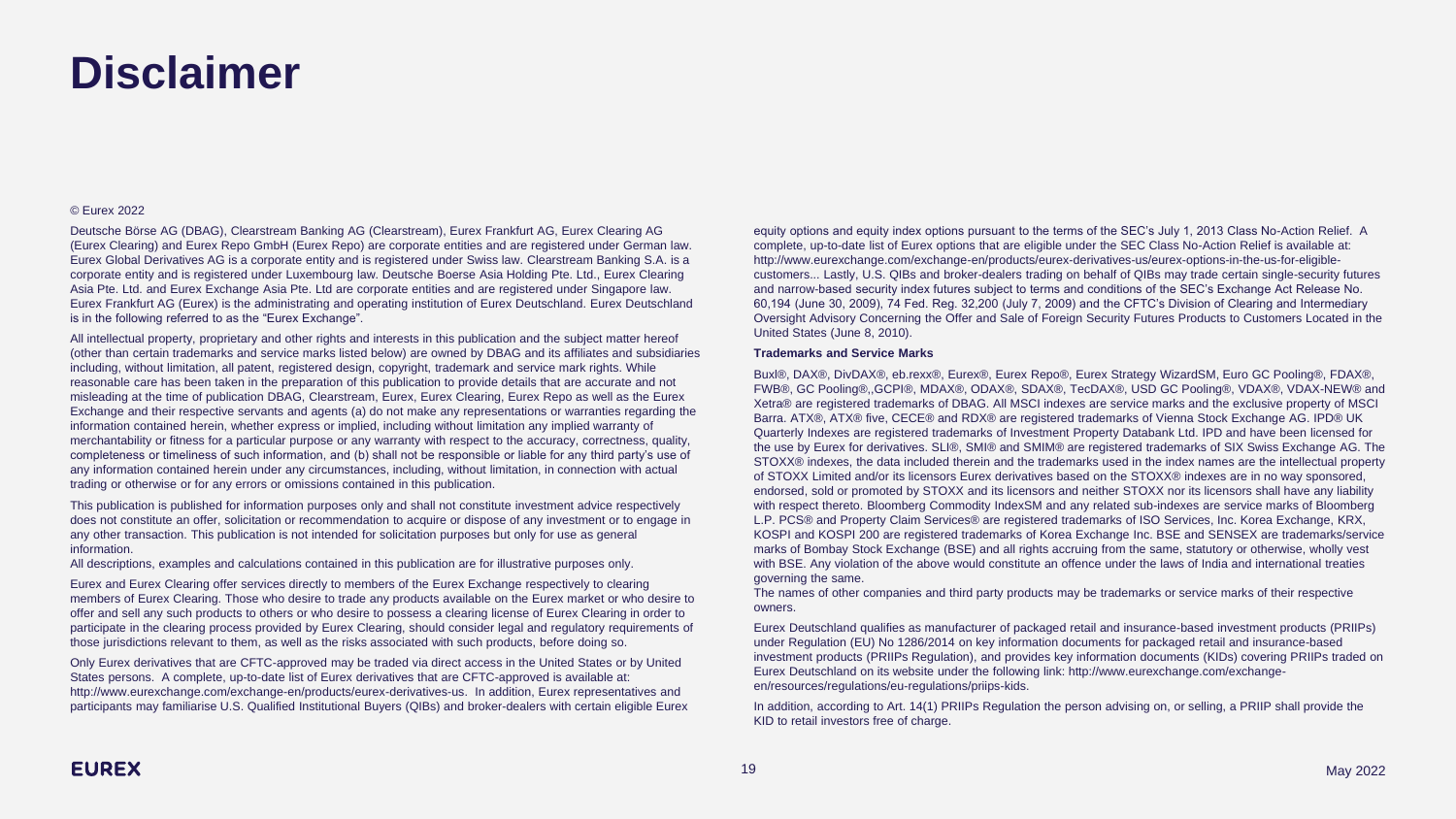**EUREX** Architects of trusted markets



# **Appendix**

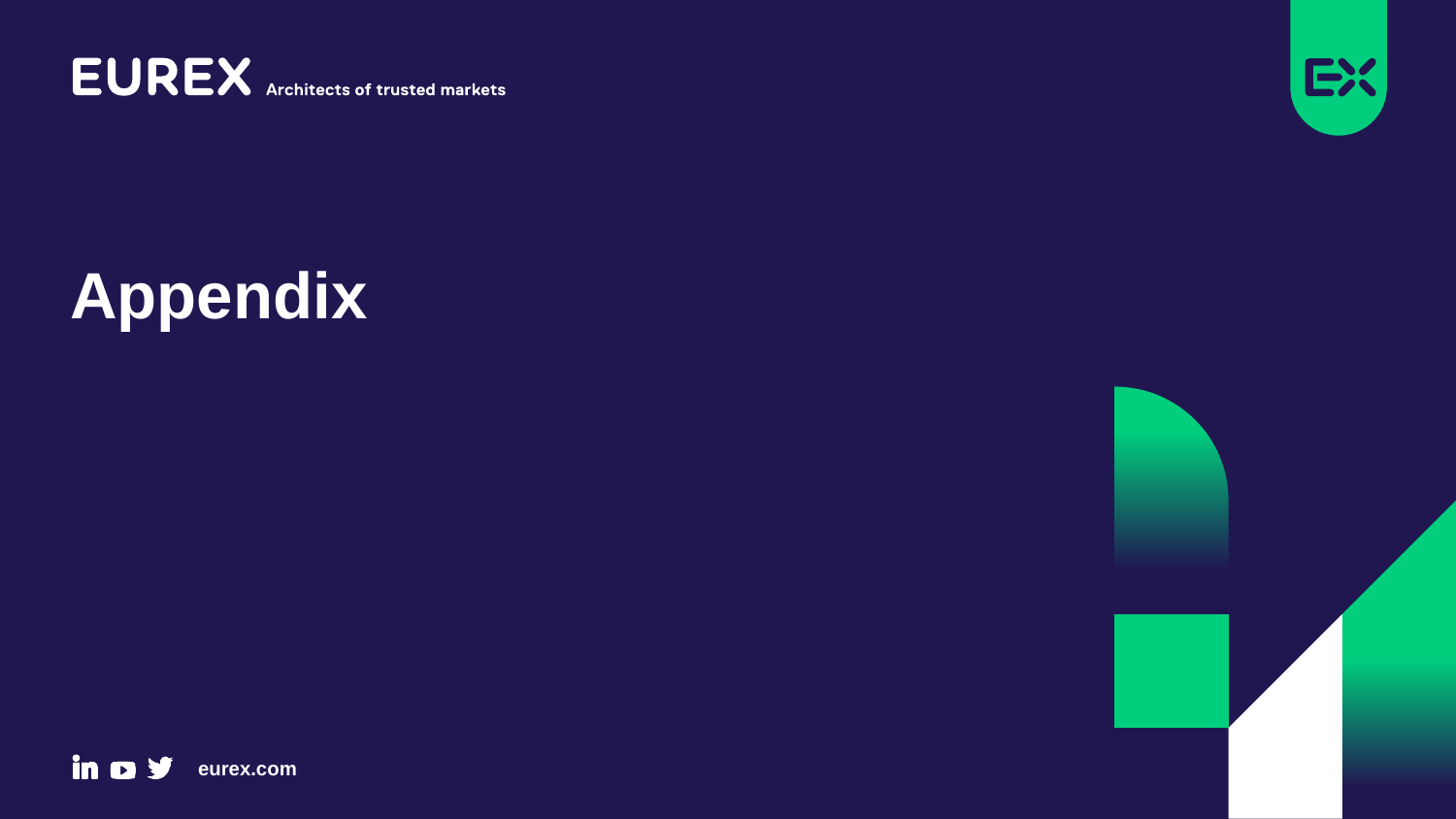## **About Implied Repo Rate (1/2)**



- The equity repo rate is not just the cost to go short a security, it is at the confluence of derivative pricing, financing needs, new regulation and collateral management.
- Repo is the remainder component of an equity forward's price after spot, interest rate and dividend risks have been stripped out.
- The TRS spread represents the cost of carrying the underlying. Since the seller of TRS loans out the underlying and receives repo, the spread should be equal to "– repo" :

## **The lower the repo, the higher the spread of a TRS**

Being "Short" a TRS means being "Long" the Implied Repo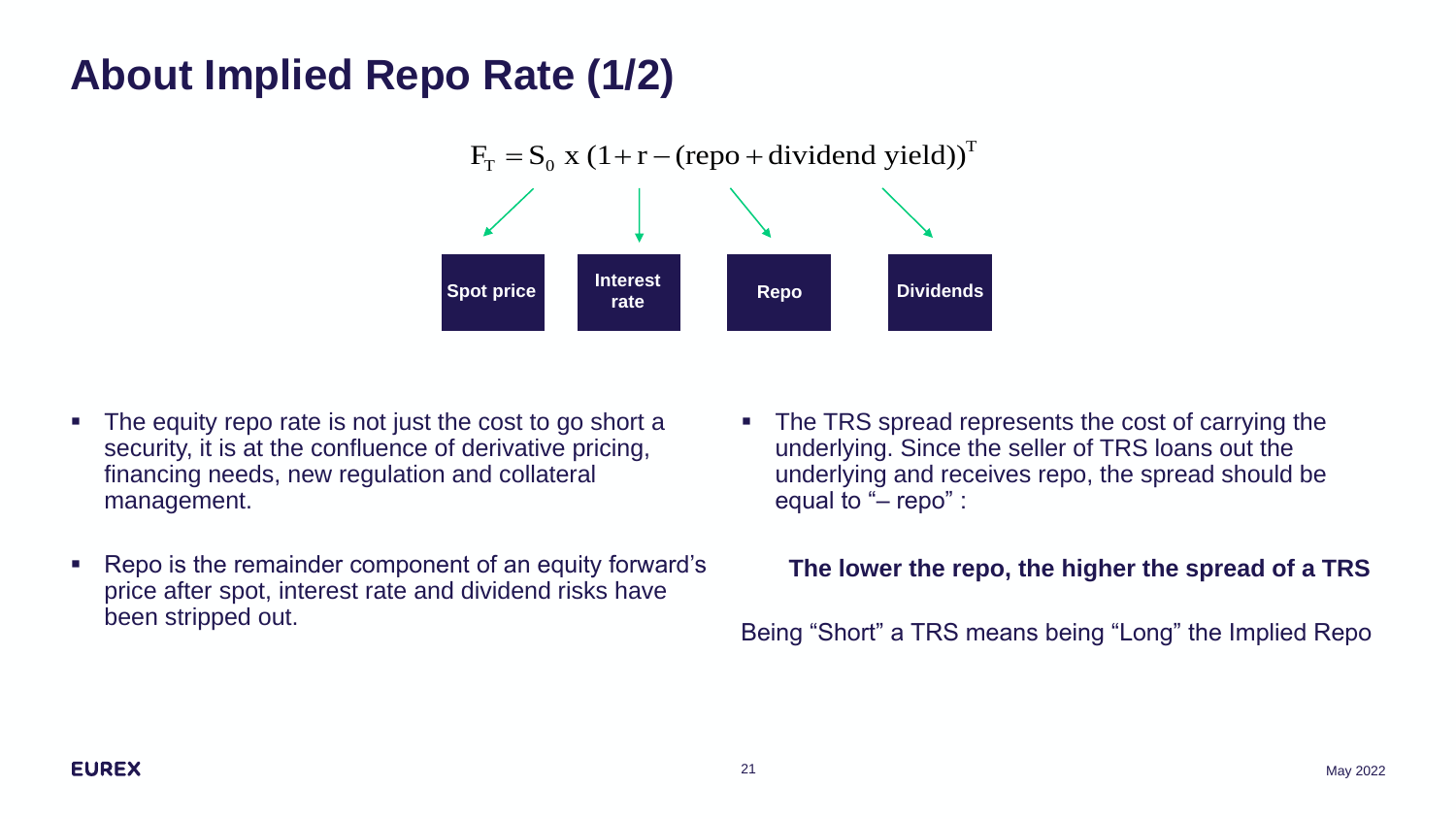# **About Implied Repo Rate (2/2)**

Virtually every directional derivative has a repo exposure

## **Derivatives that have a short repo exposure : Derivatives that have positive delta**

- Long future or forward
- Long call / Short put
- Long a Total Return Swap
- Any exotic option that is long the market

## **Derivatives that have a long repo exposure : Derivatives that have negative delta**

- Short future or forward
- Long put / Short call
- Short a total return swap
- Any exotic option that is short the market

## **The repo exposure term is the maturity of the derivative.**

■ This creates a term structure of repo rates given a range of derivatives maturities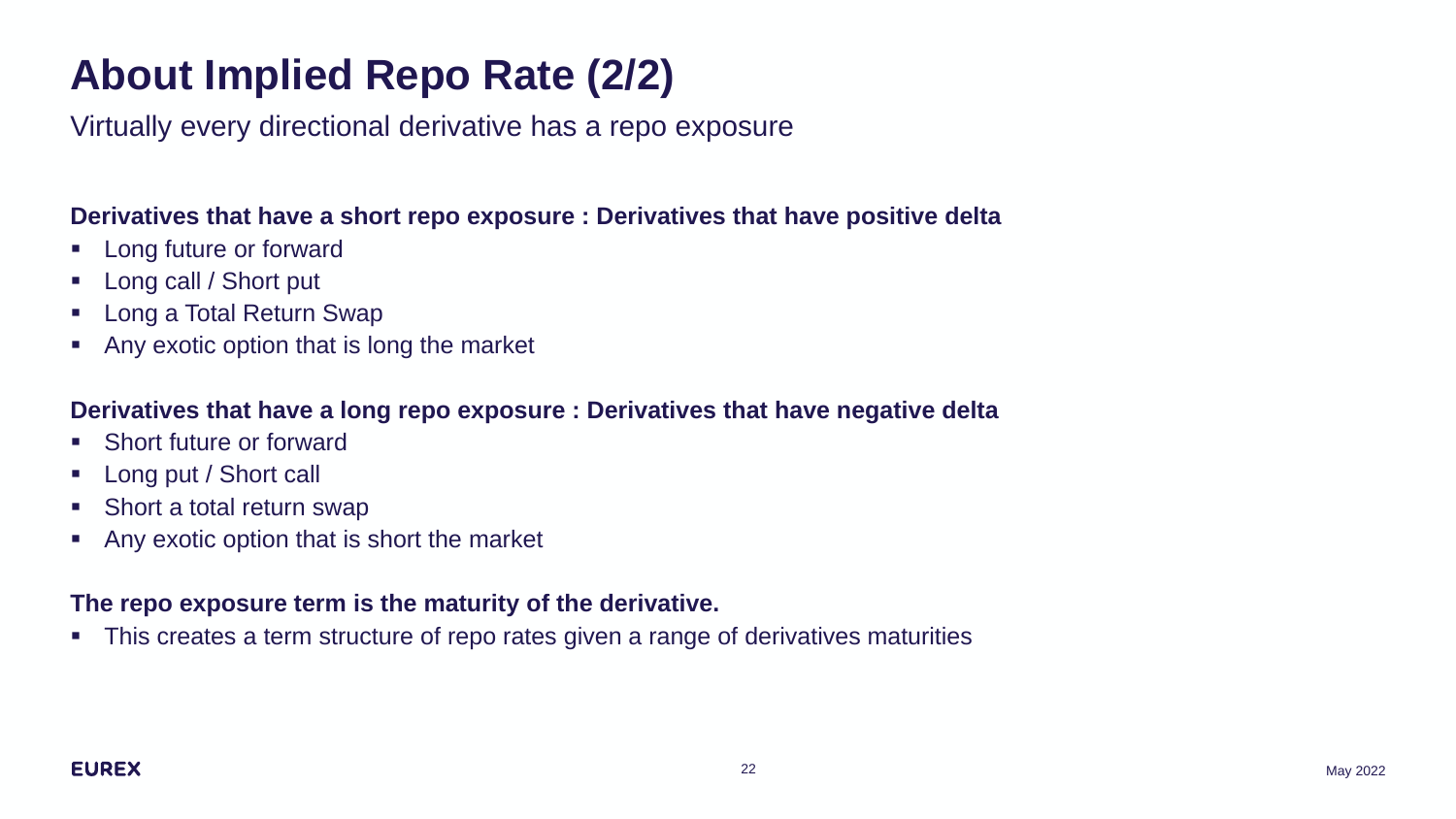# **Example: TAIC Trade Workflow (1/2)**

Until the SX5E Close is known, the TAIC trades are priced as preliminary trades (based on the Index Close value of previous day) C7 sends confirmation about the transaction at the preliminary clearing price

C7 to settle TAIC into the same TRF product code (i.e. TESX) at the final settlement price in index points

|                                                                                                                                                                                                |                                                                                                                                                                     | Today's Index Close SX5E(t): 2932.34                                             |                               |                                                                                                                                                           |                                                   |
|------------------------------------------------------------------------------------------------------------------------------------------------------------------------------------------------|---------------------------------------------------------------------------------------------------------------------------------------------------------------------|----------------------------------------------------------------------------------|-------------------------------|-----------------------------------------------------------------------------------------------------------------------------------------------------------|---------------------------------------------------|
| <b>T7 (Trading layer)</b>                                                                                                                                                                      |                                                                                                                                                                     | <b>C7 (Clearing layer)</b>                                                       |                               | T7                                                                                                                                                        | C <sub>7</sub>                                    |
| Yesterday's Close<br>SX5E(t-1): 2911.06<br>Days to Maturity $(t)$ :<br>498<br>Accruals (today):<br>$\blacksquare$ AccDistributions(t):<br>6.06<br>$\blacksquare$ AccFunding(t):<br>$-1.255466$ | TAIC Trade $@ + 60.5$ bps<br>• Preliminary Basis(t):<br>24,363146<br><b>Preliminary Price(t):</b><br>$2,911.06 + 6.06 - (-$<br>1.255466)<br>$+24.363146 = 2,942.74$ | Intraday Clearing via Open Offer<br>@ Preliminary Price<br>2,942.74 index points |                               | TAIC Trade $@ + 60.5$ bps<br>• Final Basis(t): $24.541242$<br>$\blacksquare$ Final Price(t):<br>$2932.34 + 6.06 - (-1.255466)$<br>$+ 24.541242 = 2964.20$ | Clearing<br>@ Final Price<br>2964.20 index points |
|                                                                                                                                                                                                | <b>Preliminary Trade (T7)</b>                                                                                                                                       |                                                                                  | <b>Preliminary Trade (C7)</b> | <b>Final Trade (T7)</b>                                                                                                                                   | <b>Final Trade (C7)</b>                           |
| <b>Prior to Trading</b>                                                                                                                                                                        |                                                                                                                                                                     | <b>Intraday Trades</b>                                                           |                               |                                                                                                                                                           | <b>Final Price Adjustment</b>                     |
|                                                                                                                                                                                                | 08:00 CET                                                                                                                                                           | Risk Management in Prisma<br>(based on preliminary price)                        |                               |                                                                                                                                                           |                                                   |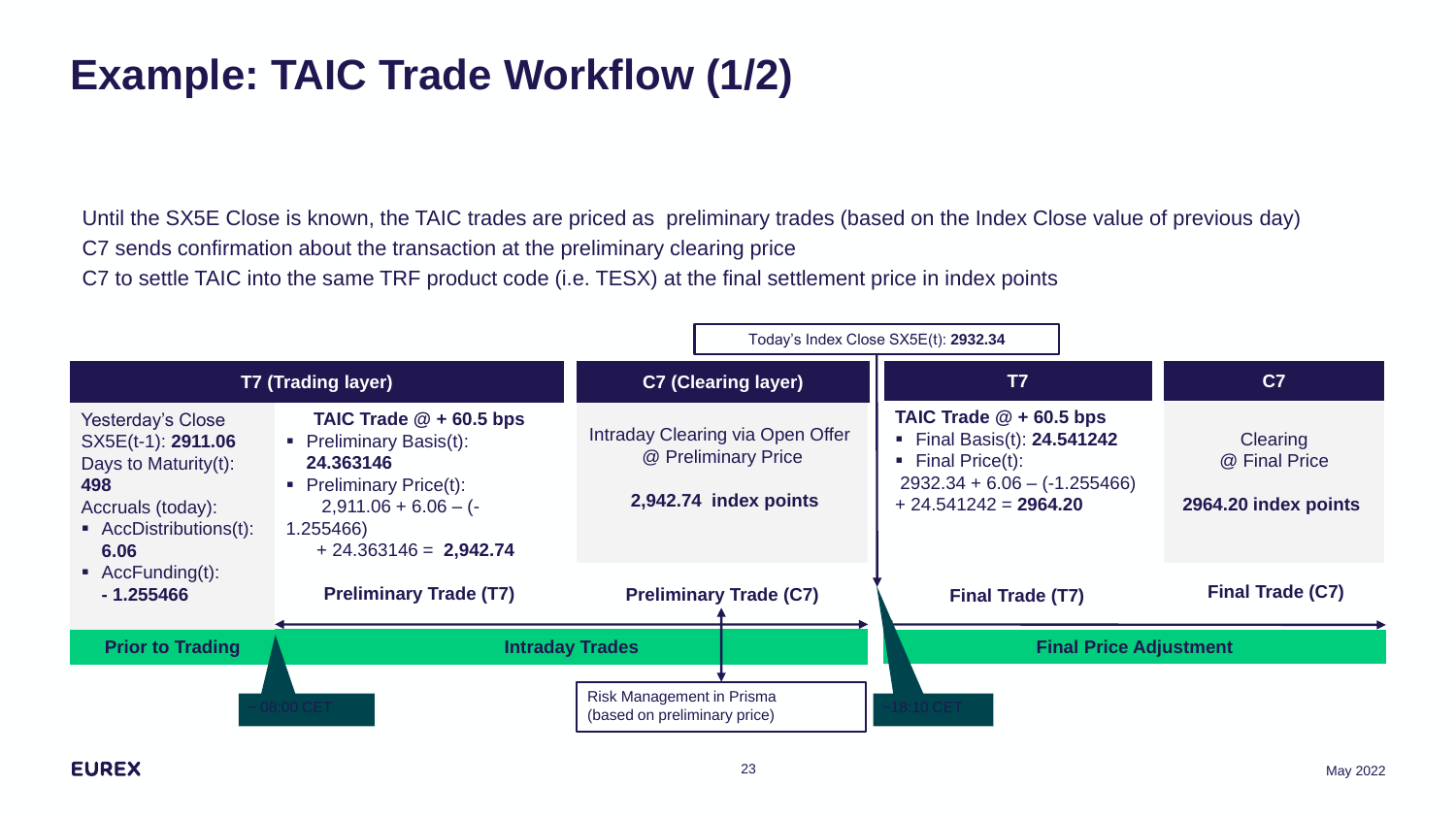# **Example: TAIC Trade Workflow (2/2)**

### **On T7 side On C7 side**

## **There will be 2 ETI messages:**

- One intraday message:
	- Booking In of the **"Preliminary Trade"** (one deal ID).
- One combined message when conversion is done from Preliminary to Final Price:
	- Booking In **"Final Trade"** (different deal ID from the Preliminary trade) and Booking Out **Preliminary Trade**.

### **There will be 3 FIXML messages:**

- One intraday message:
	- Booking in **"Preliminary Trade"**
- **Two messages when conversion is done from Preliminary to** Final Price:
	- Booking out **"Preliminary Trade"** (suffix "0001")
	- Booking in **Final Trade** (suffix "0002").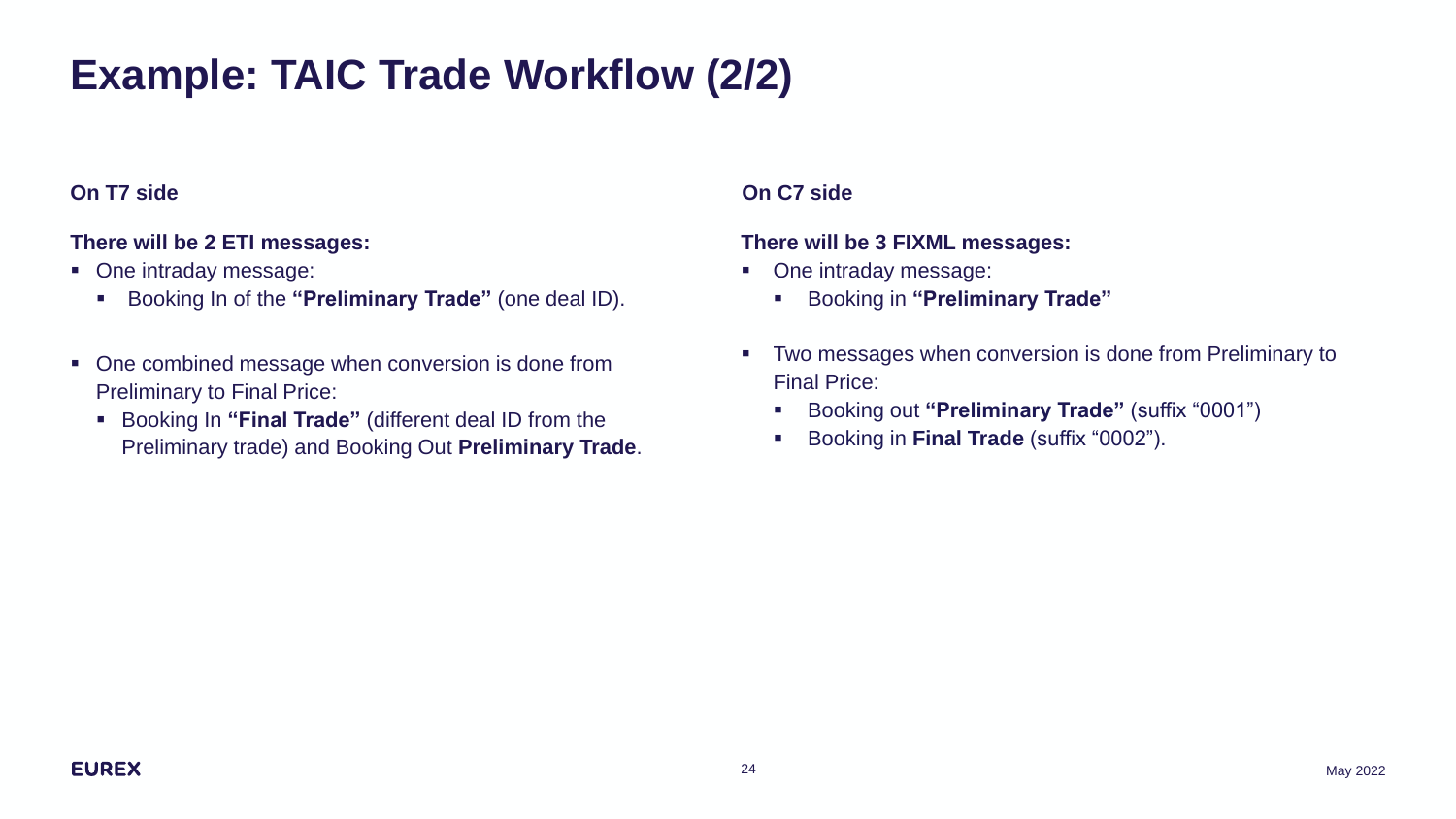## **Trade Life Cycle**

- The handling of Total Return Futures is similar to **basis trading** as the order entry, execution and settlement is based on the **TRF Spread** (i.e. financing cost / Repo), expressed as an annualised rate in +/- basis points\*.
- The **main steps** regarding the trade and post-trade workflow are the following:
- **Step 1**: The members submit the orders by specifying the "Traded TRF Spread" (basis points) for the respective contract month (e.g. + 60.5 bps for DEC16 expiry). **Order Entry** 
	- **EXECT:** Step 2: Once the order is executed at the TRF spread, the Eurex system calculates the "Traded" Futures Price" based on the: Equity index and Traded Basis. **Trade Execution**

Accrued Distributions and Accrued Funding.

**Note:** The Traded Basis is determined based on the conversion of the Traded TRF Spread from basis points into index points.

- **Clearing Step 3**: The executed trade is cleared immediately via Open Offer based on the respective "Traded Futures Price".
- **M-to-M / Daily P/L** ▪ **Step 4**: The "Daily Futures Settlement Price" is calculated EOD based on the: Close SX5E and Daily Settlement Basis. Accrued Distributions and Accrued Funding. **Note:** The Daily Settlement Basis is determined based on the conversion of the Daily Settlement TRF Spread from basis points into index points.
	- **Step 5:** The Daily Profit/Loss (Variation Margin) is calculated based on the settlement prices.
- **Expiration EXECT:** Step 6: At the contract expiration, any remaining open position will be marked-to-market and cash settled based on the "Final Futures Settlement Price" (i.e. EDSP of FESX futures): At expiration the Traded Basis is zero, hence only the equity index level is taken into consideration.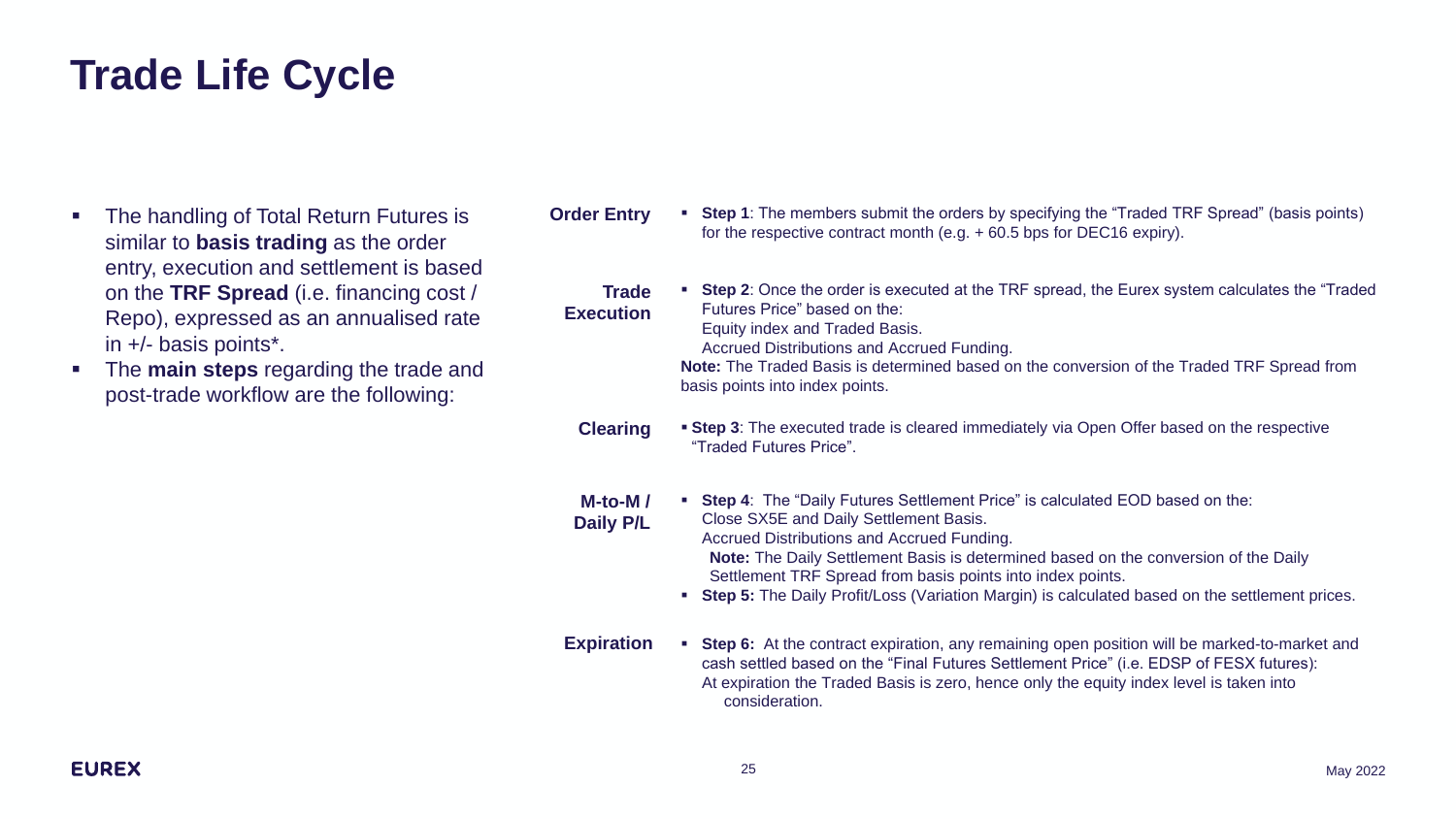# **Distribution Index & Extraordinary Handling (1/2)**

### **SX5EDD Distribution Index**

- As of 30th September a new index has been distributed by STOXX to cover all gross dividends and additionally the amount deducted due to taxation of special cash and stock distributions
- EURO STOXX 50® Distribution Points index (SX5EDD) published with 2 decimals. Available on Bloomberg & Reuters details<https://www.stoxx.com/index-details?symbol=SX5EDD>
- No (periodic) reset to zero of SX5EDD and shall not be adjusted with negative distribution points in case of cancellation of the distributions
- The base date from (but excluding) 18 Dec 2015 such that SX5EDD should coincide with the date when the existing SX5ED dividend index is reset to zero in December 2015

### **Delays / Corrections of SX5E**

- The trade processing for TAIC shall be done after the confirmation by STOXX of the official closing level and its input and validation by Market Supervision of the Close SX5E in the T7 system
- Should a correction occur on the same day, the respective level should be reflected in the TAIC trade levels as well. However any amendment after finalisation will require a cash adjustment to be applied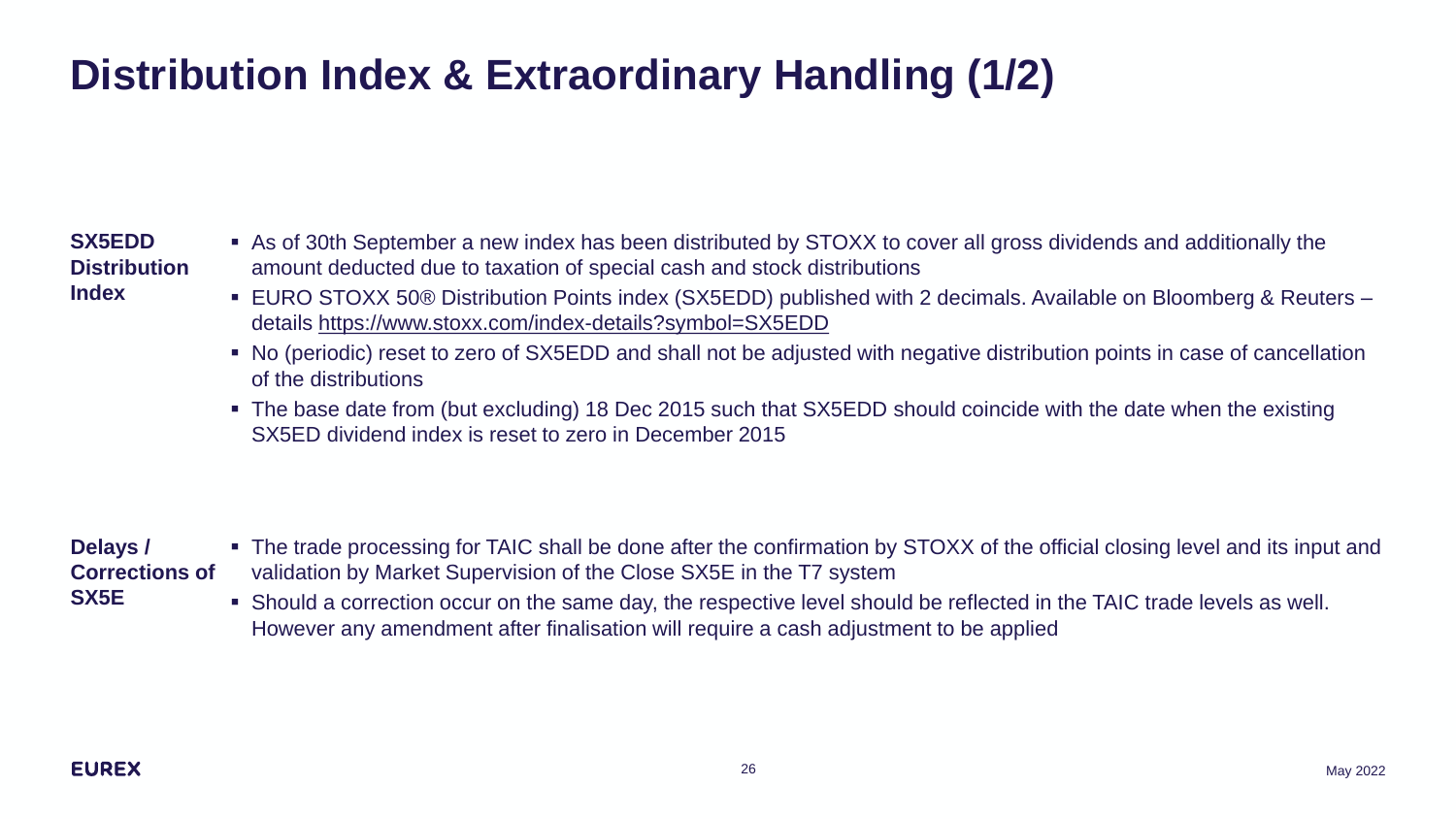# **Distribution Index & Extraordinary Handling (2/2)**

### **Market Disruption**

- Eurex can decide to suspend the TAIC trades in the order book should one of the SX5E index constituents be closed, but still to allow off-book trades (both TAIC and TAM)
	- Eurex may decide to suspend of market makers' obligations
	- Equity strike is not adjusted in case of TAIC (i.e. the published value for the Close SX5E shall be used)

### ▪ As noted the new distribution SX5EDD index will not be adjusted (i.e. no negative index points applied in case of a distribution cancellation) **Distribution Recovery**

- No adjustment of the futures prices so as not to impact the other parties which entered after the ex-date
- The relevant period is between the distribution ex-date and the cancellation date. The impacted parties are the holders of the open interest (long & short) at the close of business on the day before ex-date (i.e. COB Ex-Date – 1)
- Any compensation shall be done by Eurex via a cash instruction with a separate booking code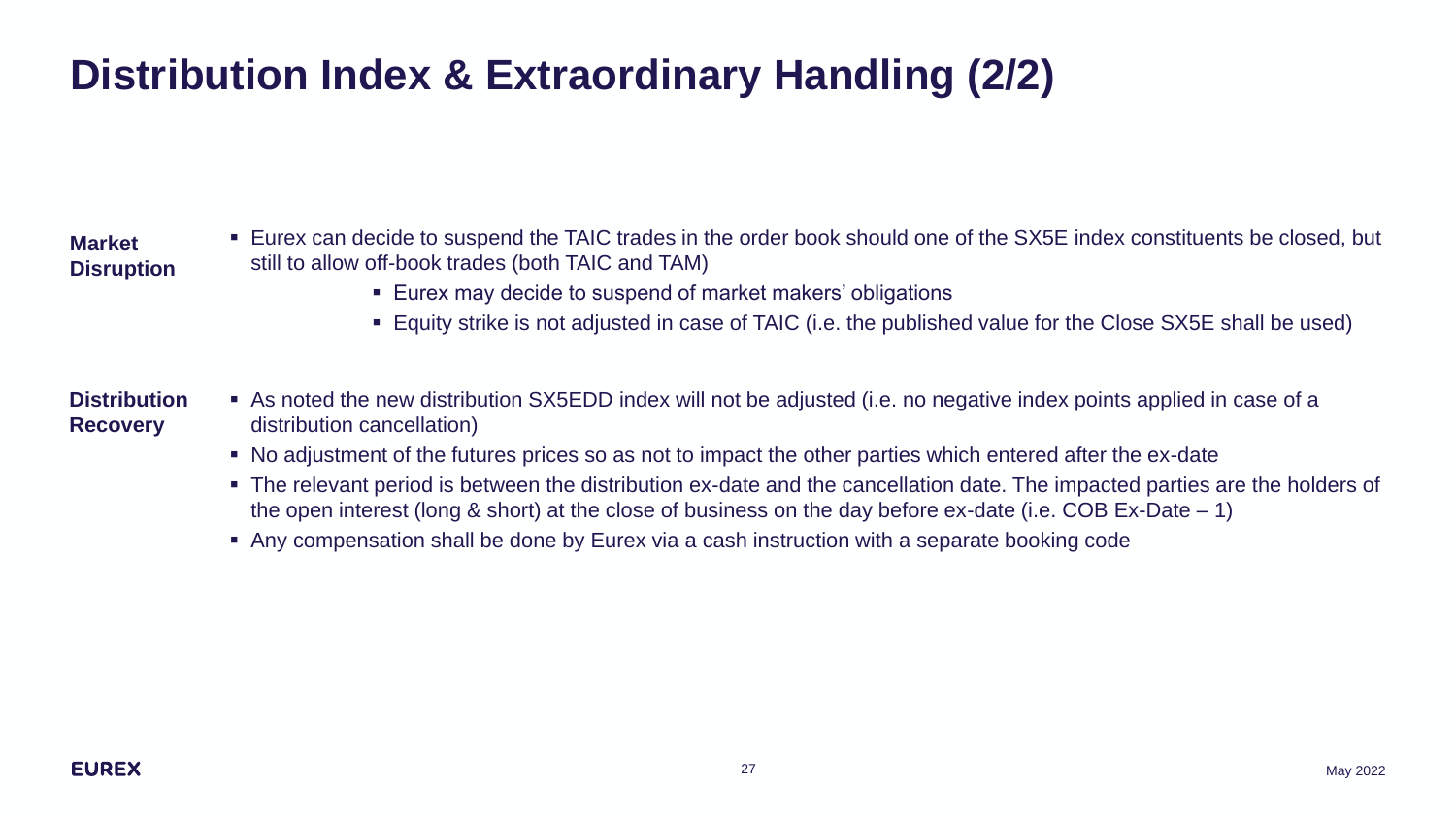# **Member Impact (1/4)**

### **Access**

- No new membership license for TRF required
- All trading members will have access to TRF (should the respective clearing members enable their trading members for the product)

- **Accruals** Daily cash-flows approach based on **"accruals handling":**
	- The **total** distributions / funding will start accruing into the **traded futures price** from launch
	- The **daily** distributions / funding will be effectively paid out via the daily **variation margin** (as P&L)
		- No change in the calculation of the variation margin as the accruals amounts are included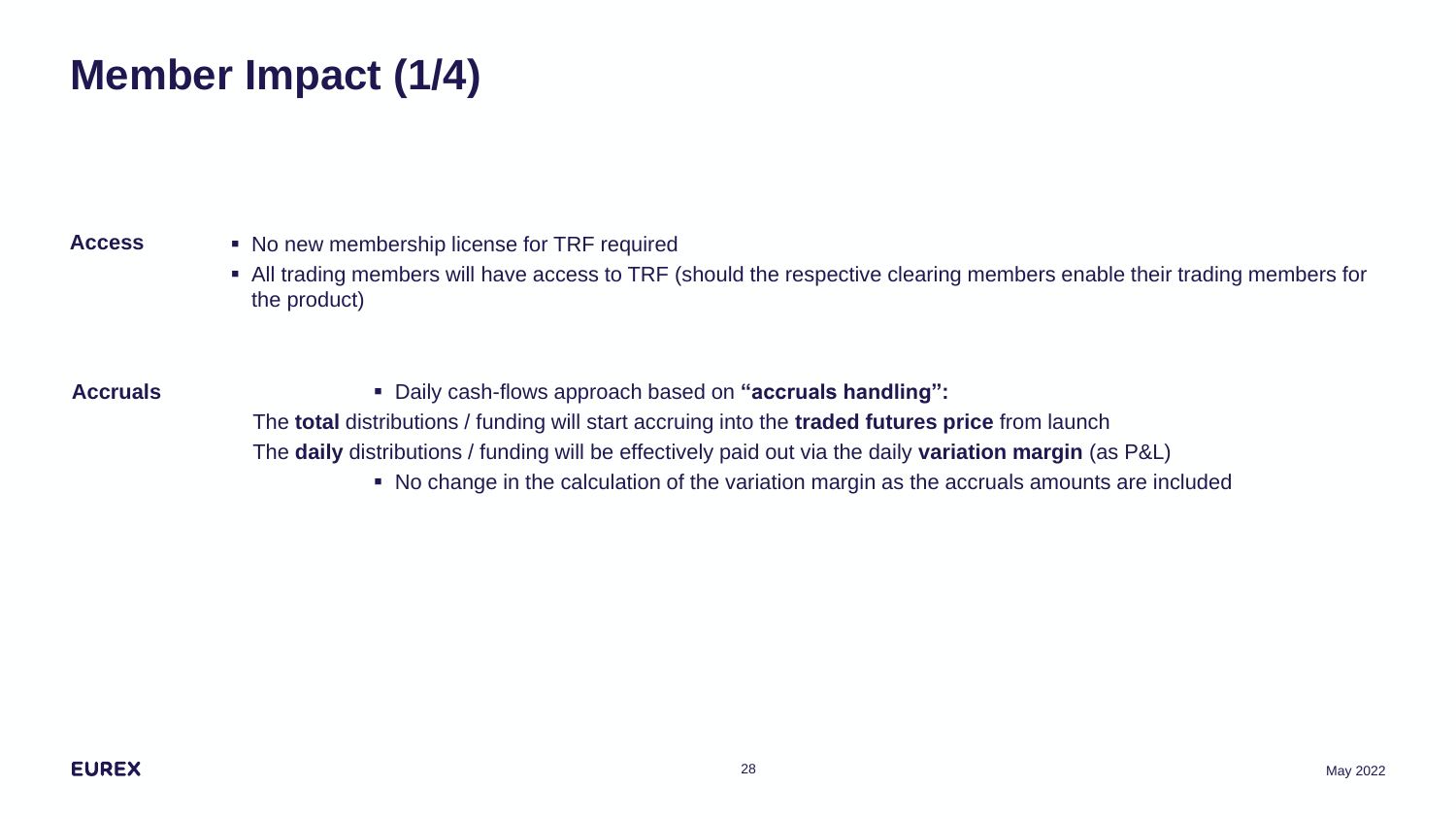# **Member Impact (2/4)**

### **Double Notation**

- TRF trades entail **double notation** as they are executed based on the **TRF Spread** in basis points:
- Traded TRF Spread can take positive or **negative** values. The internal systems used for listed derivatives would potentially have to be updated to cope with TRF handling
- Once the trade is matched, the T7 trading system will perform a conversion from basis points ("**trading notation**") into index points ("**clearing notation**")

Note: the clearing system receives the trades with (positive) futures prices in index points

Trade at Index • TRF handling entails two types of trades using the same product code: **Close vs. Trade at Market Trade at Index Close** (TAIC) based on daily index close of the EURO STOXX 50® (SX5E) **Trade at Market** (TAM) based on a pre-agreed (custom strike) EURO STOXX 50® index level

▪ In case of **TAIC trades**, the handling entails a Preliminary trade and a Final trade: The preliminary feedback from the vendors is that this handling can be supported (i.e. FIS & ION) However, additional IT build effort might be needed on members side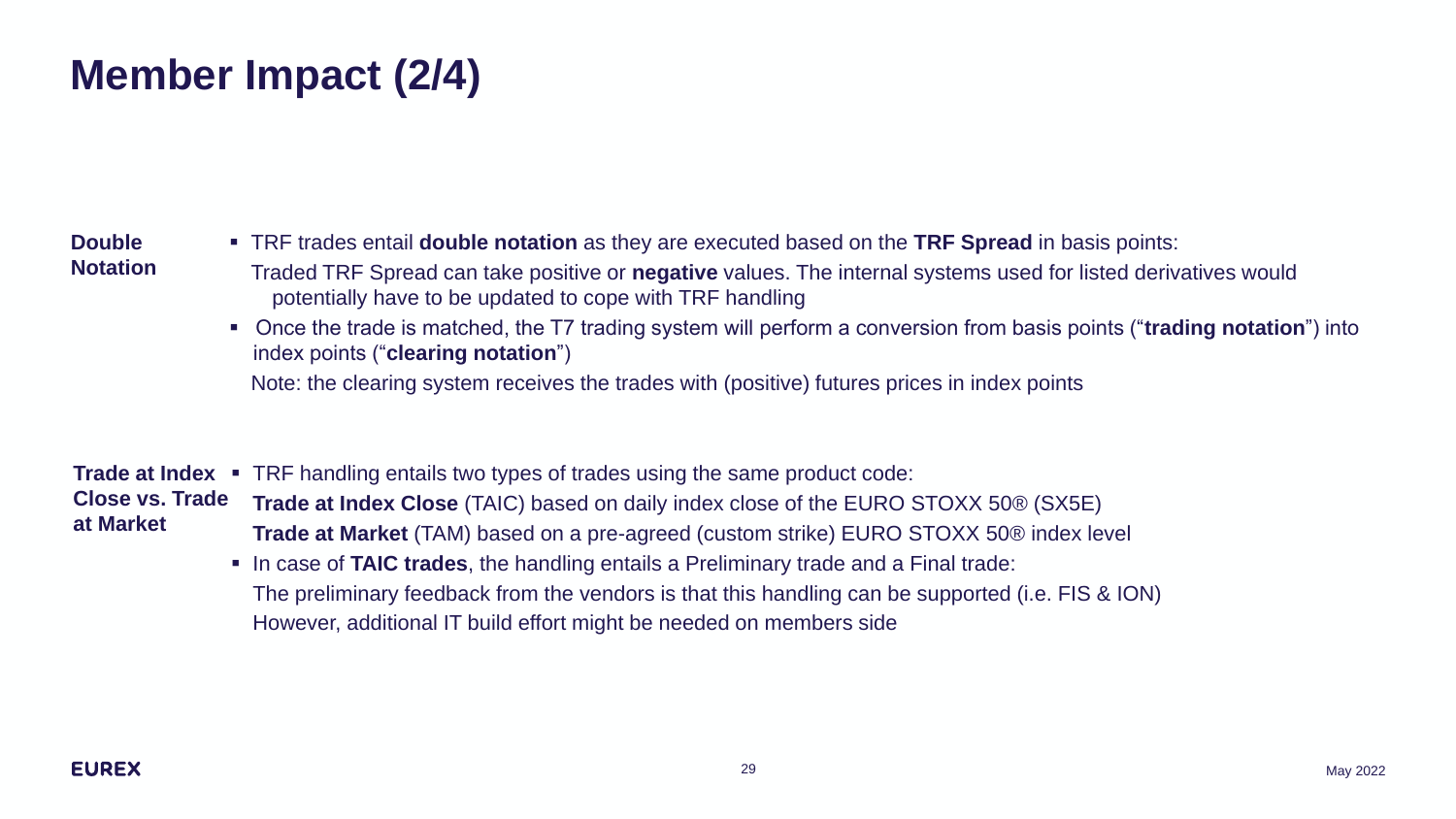# **Member Impact (3/4)**

### **Regulatory Reporting**

- It is envisaged that the **Traded TRF Spread** is not required in the clearing layer for regulatory reporting purposes (similar to Variance Futures)
- Therefore only the derived Traded Futures Price will be required for regulatory reporting purposes

### ▪ TRF are envisaged to be included in the existing **equity liquidation group (PEQ01)** within PRISMA Initial margin offsets with all equity futures and options included in the liquidation group Dividend futures and options will also be included in the PEQ01 with Prisma Release 5.0 Portfolio simulations via Margin Calculator in production based on Prisma methodology\* **Portfolio Margining/ Risk Systems**

▪ TRF needs to be implemented in member's **internal risk systems**